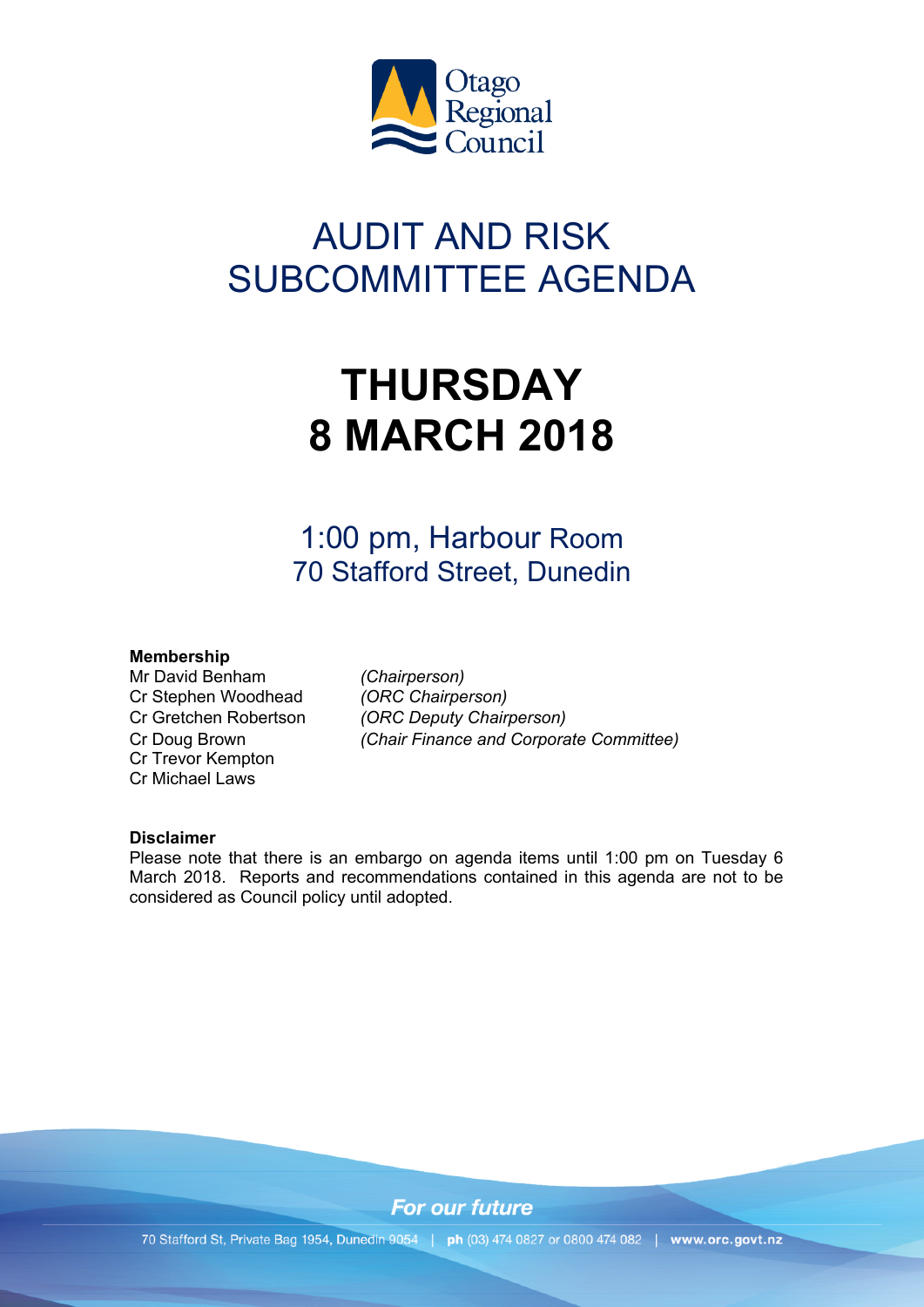# **TABLE OF CONTENTS**

| 1.             |  |
|----------------|--|
| $2_{-}$        |  |
| 3.             |  |
| 4.             |  |
| 5.             |  |
| 6.             |  |
| 7 <sub>1</sub> |  |
| 8.             |  |
| 9.             |  |
|                |  |
|                |  |
|                |  |
|                |  |
|                |  |
|                |  |
|                |  |
|                |  |
|                |  |
|                |  |
|                |  |
|                |  |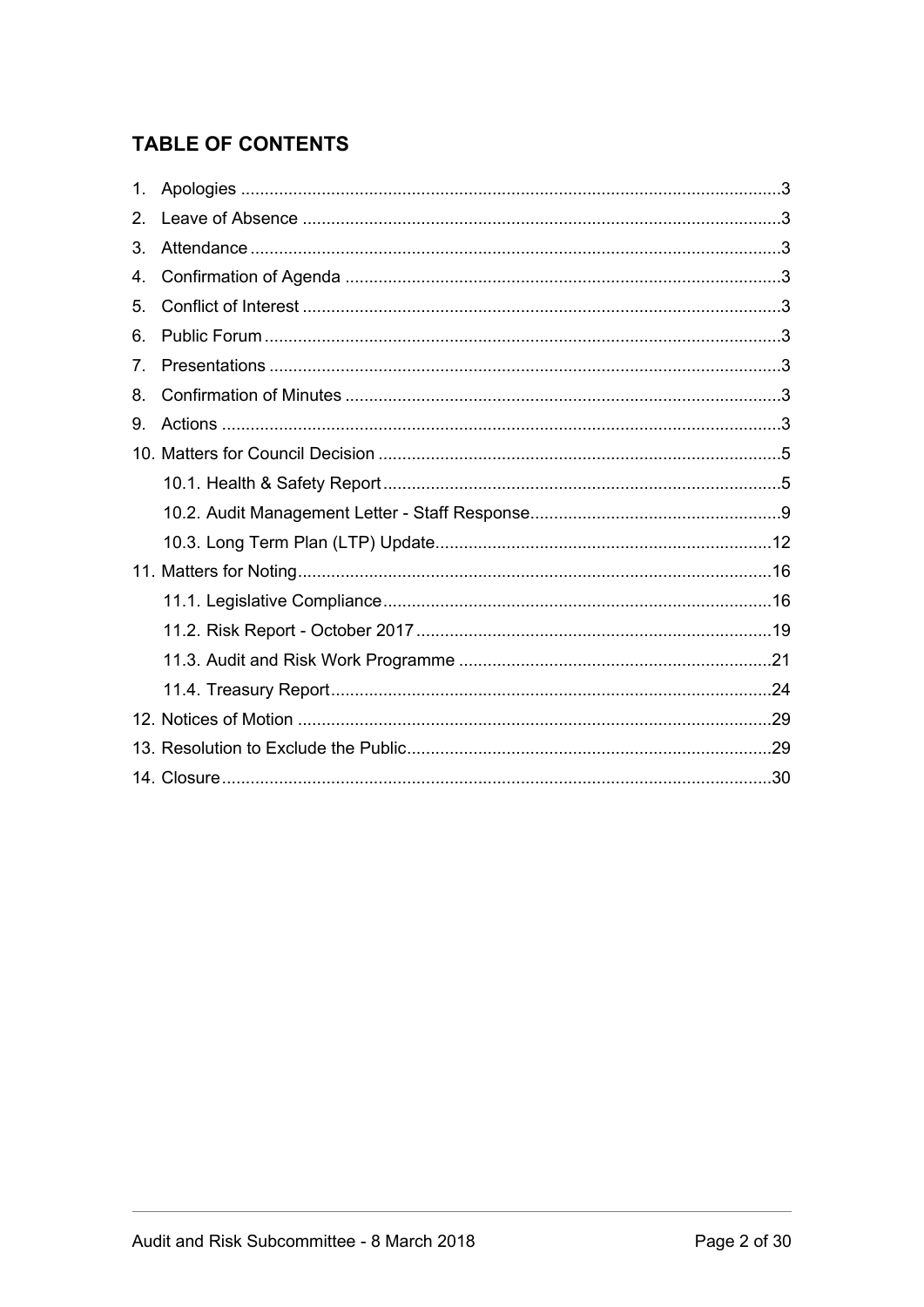# <span id="page-2-0"></span>**1. APOLOGIES**

## <span id="page-2-1"></span>**2. LEAVE OF ABSENCE**

## <span id="page-2-2"></span>**3. ATTENDANCE**

## <span id="page-2-3"></span>**4. CONFIRMATION OF AGENDA**

Note: Any additions must be approved by resolution with an explanation as to why they cannot be delayed until a future meeting.

## <span id="page-2-4"></span>**5. CONFLICT OF INTEREST**

Members are reminded of the need to stand aside from decision-making when a conflict arises between their role as an elected representative and any private or other external interest they might have.

## <span id="page-2-5"></span>**6. PUBLIC FORUM**

## <span id="page-2-6"></span>**7. PRESENTATIONS**

## <span id="page-2-7"></span>**8. CONFIRMATION OF MINUTES**

## **Recommendation**

*That the minutes of the (public portion of the) meeting held on 21 September 2017 be received and confirmed as a true and accurate record.*

#### **Attachments**

1. Minutes of public meeting of Audit and Risk Subcommittee - 21 September 2017 **[8.1.1]**

## <span id="page-2-8"></span>**9. ACTIONS**

Status report on the resolutions of the Audit and Risk Subcommittee.

| <b>Item</b>                                    | <b>Meetin</b><br>g | <b>Action</b>                                                                                                                                                 | <b>Status</b>                                                                                                               |
|------------------------------------------------|--------------------|---------------------------------------------------------------------------------------------------------------------------------------------------------------|-----------------------------------------------------------------------------------------------------------------------------|
| Healthy &<br><b>Safety Report</b>              | 21/9/17            | Co-ordinate annual field observations<br>with respect to Health and Safety by the<br>A&R subcommittee. (CEO - Mr Bodeker)                                     | TO BE COMPLETED                                                                                                             |
| Investment<br>Report to 30<br><b>June 2017</b> | 21/9/17            | The Investment Report to 30 June 2017<br>is provided to the 27 September Council<br>meeting.<br>Future public investment reports are<br>provided six monthly. | <b>CLOSED</b><br>Report provided to 27<br>September 2017 Council<br>meeting<br><b>COMPLETED</b><br>Will be provided through |

## *Action list – 21 September 2017*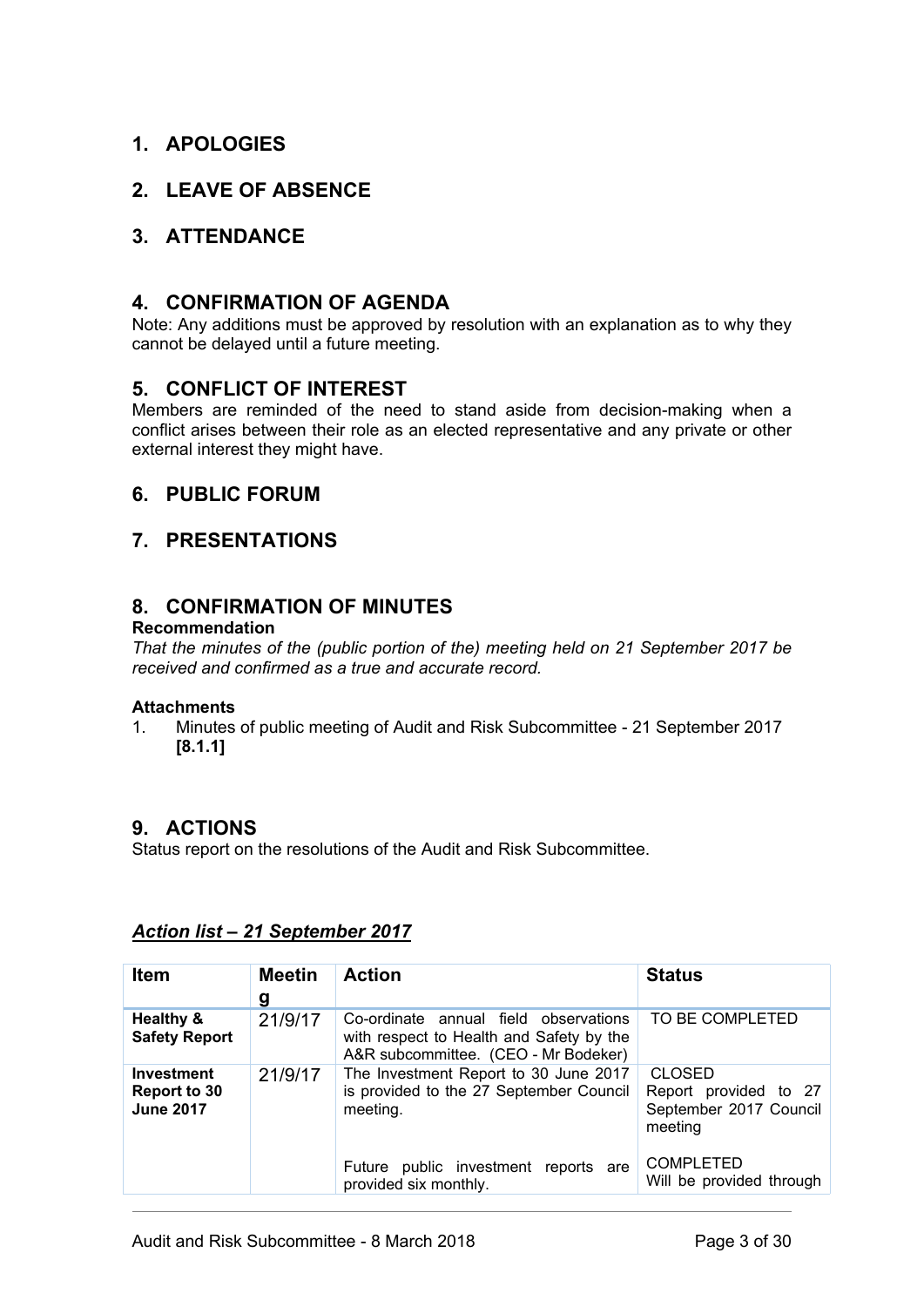| (Mr Donnelly/Mr Lanham) | to    | the                        | Finance &          |
|-------------------------|-------|----------------------------|--------------------|
|                         |       | Corporate<br>meeting $-21$ | Committee<br>March |
|                         | 2018. |                            |                    |

**Attachments** Nil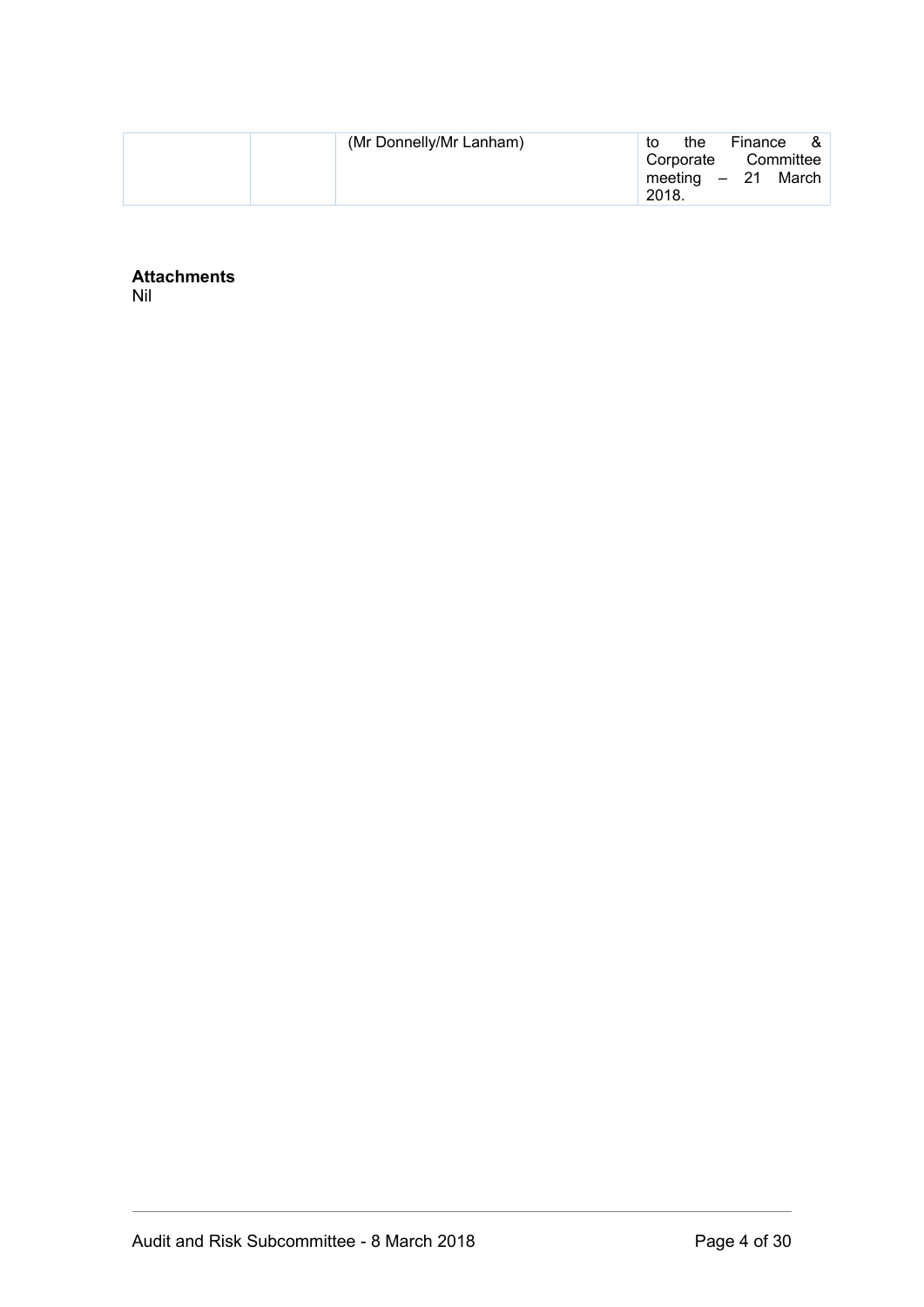# <span id="page-4-0"></span>**10. MATTERS FOR COUNCIL DECISION**

## <span id="page-4-1"></span>**10.1. Health & Safety Report**

| <b>Prepared for:</b> | Audit and Risk Sub-Committee            |
|----------------------|-----------------------------------------|
| <b>Activity:</b>     | Governance Report                       |
| Prepared by:         | Sally Giddens, Director People & Safety |
| Date:                | 31 January 2018                         |

## **1. Précis**

This report summarises health and safety activities and incident statistics for the period since the September 2017 report.

## **2. Health and Safety Committee**

Health and Safety Committee meetings were held on 19 September and 14 November 2017.

The H&S Committee Terms of Reference review were signed off by ELT. New H&S representatives were appointed, inducted and role tasks and expectations developed.

The first meeting of new H&S representatives was held on 14 November 2017. The Committee consists of:

- 1. Worker representatives eight H&S representatives in total:
	- Two Reps for: Central Otago Biosecurity/EMO and Alexandra Office Richard Lord and Scott Liddell;
	- One representative for: Hydro;
	- One representative for: Engineering (Taieri Operations);
	- One representative for: Engineering and Hazards & Science;
	- One representative for: RMA Compliance, Investigations and Enforcement and Balclutha Depot;
	- One representative for: Corporate Services, Policy Planning and Resource Management, and Stakeholder Engagement; and
	- One representative for: Emergency Management Otago.
- 2. Committee Standing Members seven persons in total:
	- Meeting Facilitator & Support
	- Chief Executive
	- Senior Support Services Officer
	- Director People & Safety
	- Managers Group representative
	- H&S Advisor
	- Invited Team Leader/Manager representative rotational invitation through that group

#### **3. Health and Safety Activity**

Without duplicating details from the CE Council tabled reports, key points from this period are:

*Emergency Policy and Procedures Review*: This review has now been completed and currently being rolled out to staff. Once the Dunedin process is completed the ORC depot documents will be completed and rolled out with those staff.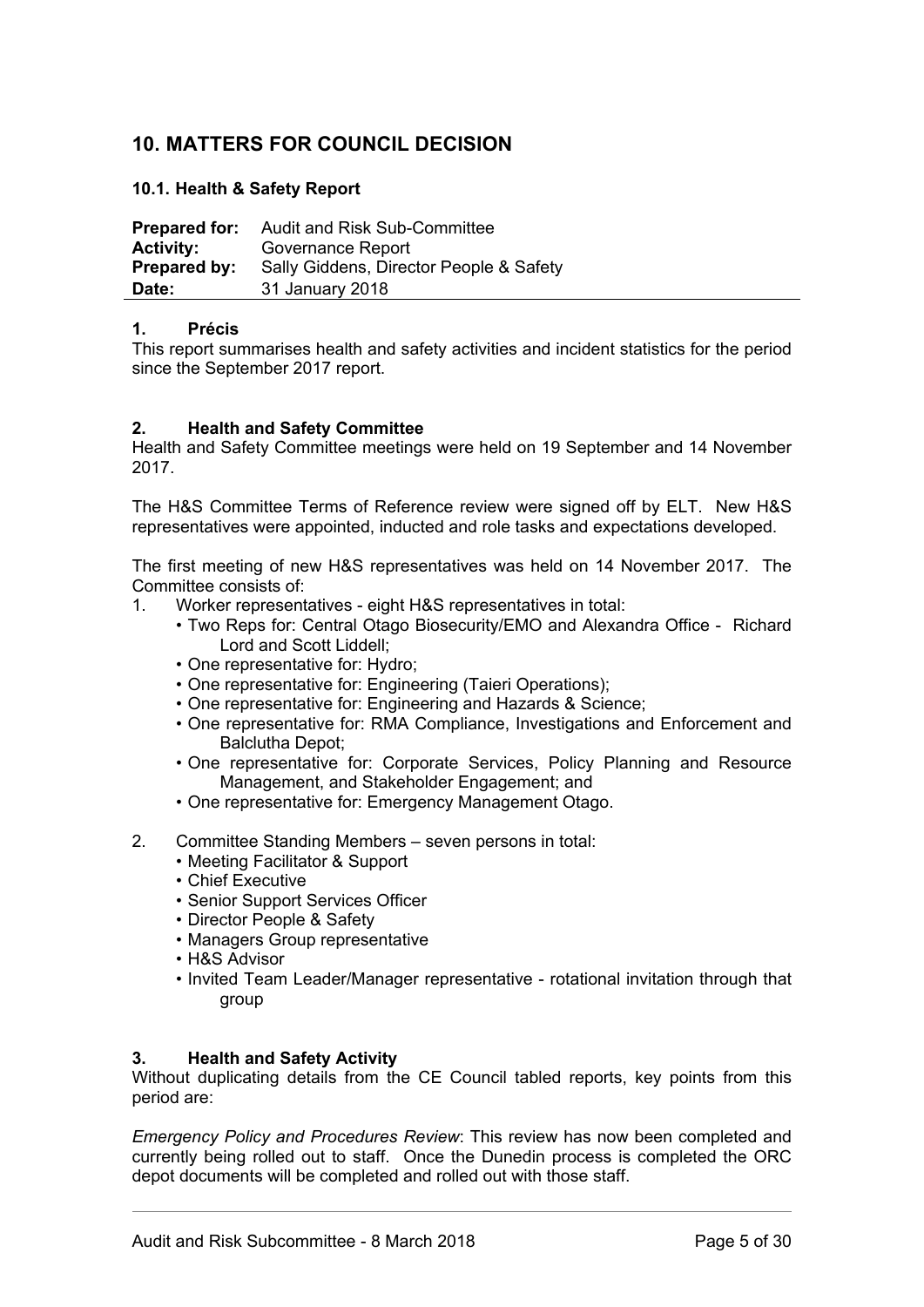*CDEMO (Civil Defence Emergency Management Otago):* The H&S Adviser position provides an H&S Advisor function in an EOC activation. The creation of an H&S Operational document has been flagged for completion by the H&S Advisor which will cover two situations - ORC Flood Emergency Management, plus the link and crossover in the event of a EOC activation.

*Wellness Programme:* The Otago Polytechnic intern completed her research project and recommendations, and this is to be considered by ELT as to application.

## **4. Health and Safety Reporting**

- No 'Notifiable Incidents' for this period
- Continuing low incident rates and in the minor category
- An increase in Near Miss reporting of continuing concern is the increase in road/driving related near miss incidents of which six could have had serious consequences, if impact had occurred. This reporting supports the assessment that road driving is the organisation's highest risk, and our staff are practicing defensive driving skills.

Since the previous report there have been:

- Five injury incidents one knock (bruising) injury, three hand injuries (sprain, bruising and abrasion), and a foot injury (sprain).
- One illness incident a heightened hay-fever reaction
- Seven near miss incidents:
	- *Four vehicle-based incidents*: all related to other driver's illegal actions and our staff having to take evasive manoeuvres
	- *Three other incidents*: desk tipped backwards; clearing trap and suction grabbed tool out of hand; and one slip.

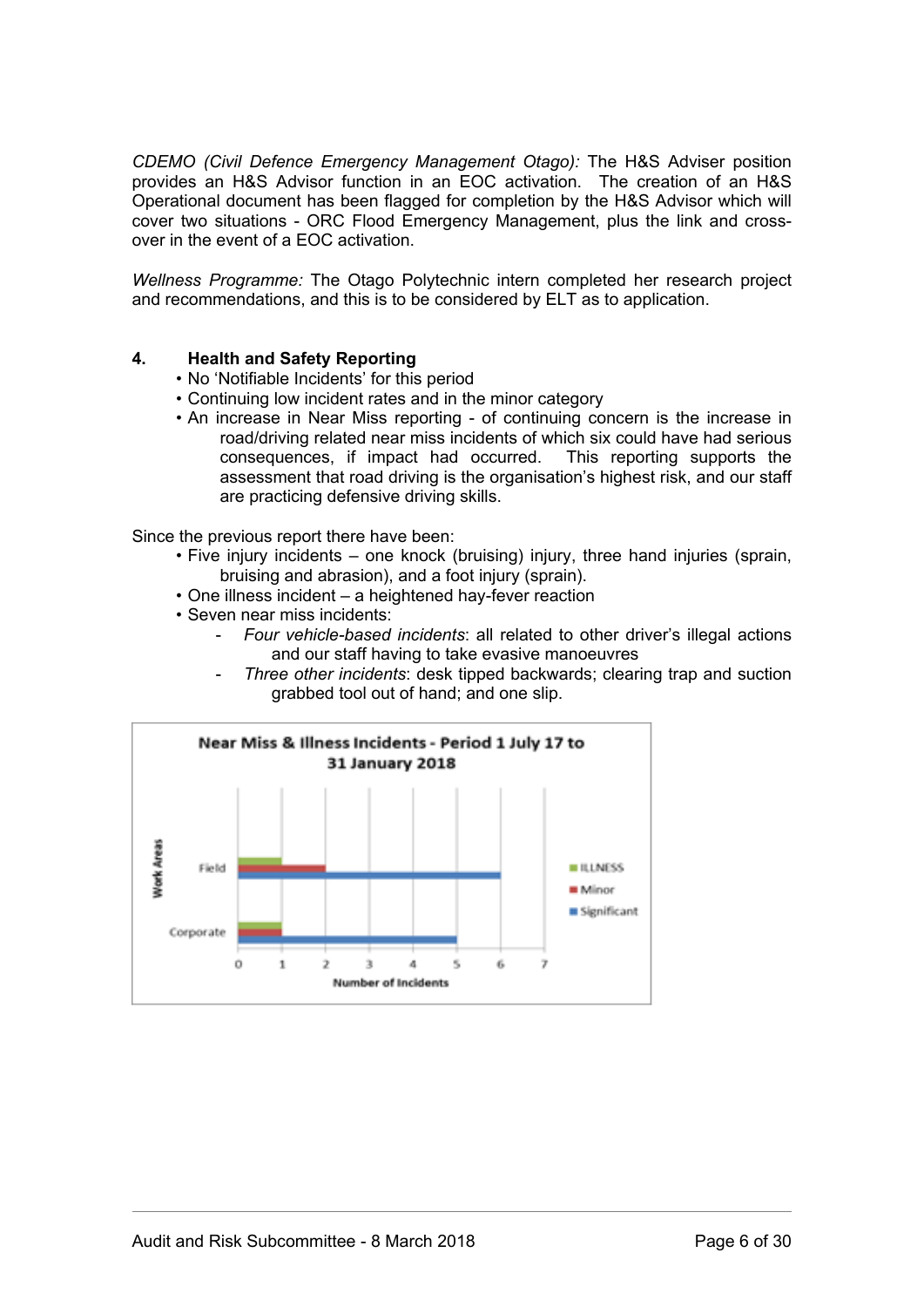

Health and safety reporting is provided monthly to ELT. The current financial year all incident statistics, as below.

| Incident $Type$                                                                                     | <b>INJURY</b><br>report to WorkSafe NZ. $\mathbf{B}$ : if incident occurred<br>intervention required (Dr. / $A&E$ / $\circ$ occurred<br>$XRay$ ) <b>C:</b> Minor incident – first<br>aid | <b>NEAR MISS</b><br>A: Notifiable Event: $-$ as per   D: SIGNIFICANT - damage to<br>legislative criteria, required to property or significant injury outcome<br>Significant Incident – medical $E$ : MINOR consequences if injury |  |  |  |
|-----------------------------------------------------------------------------------------------------|------------------------------------------------------------------------------------------------------------------------------------------------------------------------------------------|-----------------------------------------------------------------------------------------------------------------------------------------------------------------------------------------------------------------------------------|--|--|--|
| <b>Work Areas</b>                                                                                   | <b>CORPORATE</b> = PP&RM, SHE, CS FIELD = EHS & EMO                                                                                                                                      |                                                                                                                                                                                                                                   |  |  |  |
|                                                                                                     | <b>OTHER</b> = Non-Staff (Contractors, Public)                                                                                                                                           |                                                                                                                                                                                                                                   |  |  |  |
| Note: Statistics can change between other H&S reports due to date of receiving incidents<br>reports |                                                                                                                                                                                          |                                                                                                                                                                                                                                   |  |  |  |

Contractor – Report incidents:

• 4 December 2017 - Burned fingers right hand on hot water zip – Council **Chambers** 

## **5. Health and Safety – Overview Key Work Focus**

Operational day to day health and safety requirements and advice now forms approximately 75% of working week. Given operational focus has priority; this has compromised time available to complete identified H&S projects.

The request from the existing H&S Advisor to move to partial retirement by adjusting to a 0.5 FTE non-operational role and completing H&S projects has been approved by the CE. The H&S Advisor position has been advertised and it is estimated the changes will occur in May 2018. The Project role will be reviewed in August 2018.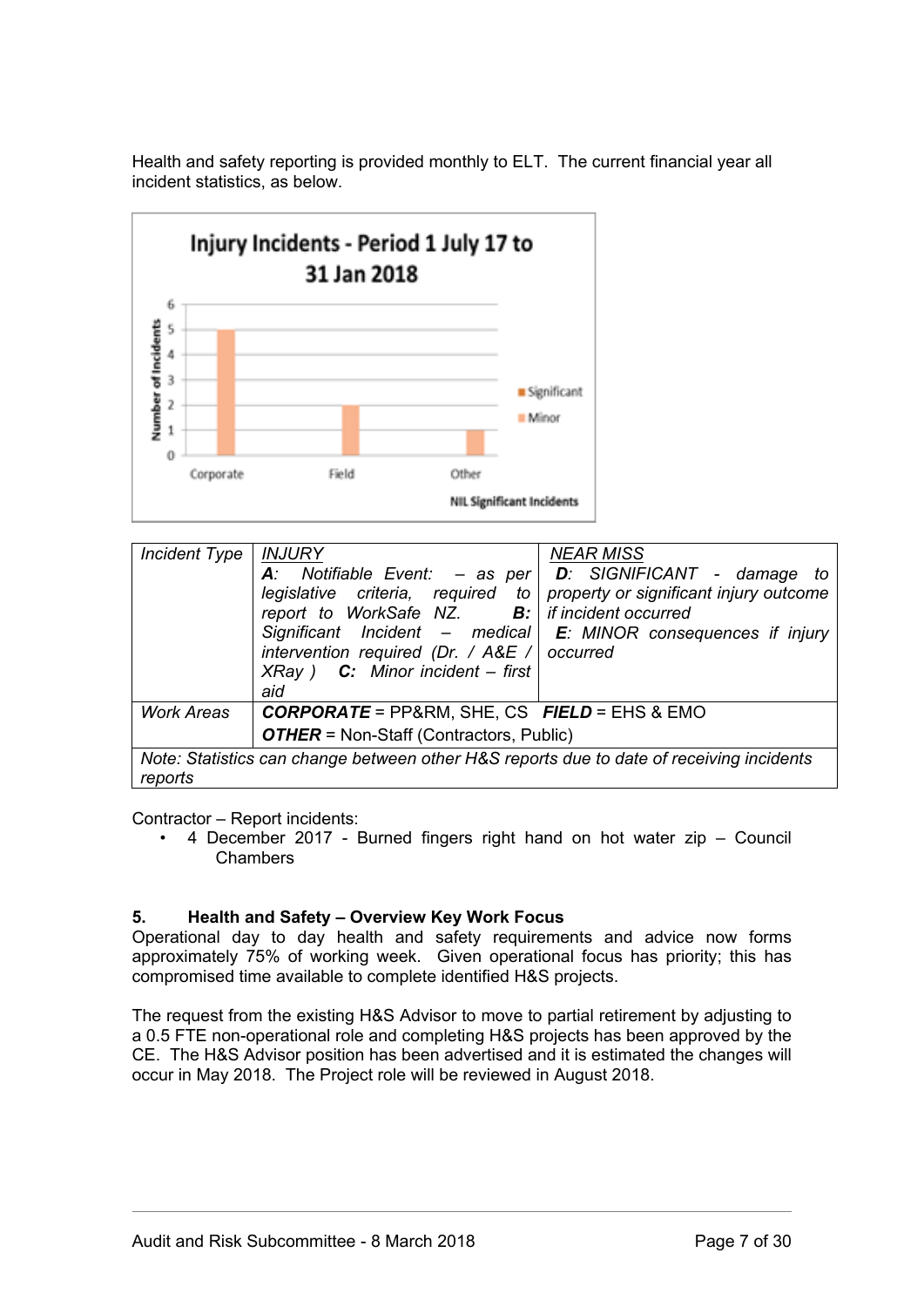*Health and Safety key projects*: Site Wise pre-assessed contractors, complete SOP's for all work activities, develop in-house audit programme, driving training review, wellness programme development, reception/customer services review, new and allocated vehicle specifications and procedures, PPE clothing review, develop Asbestos Information Guidelines for ORC and developing Safety Manual for CDEMO operations.

## **6. Recommendation**

*That the report be noted.*

**Endorsed by:** Nick Donnelly **Director Corporate Services**

**Attachments** Nil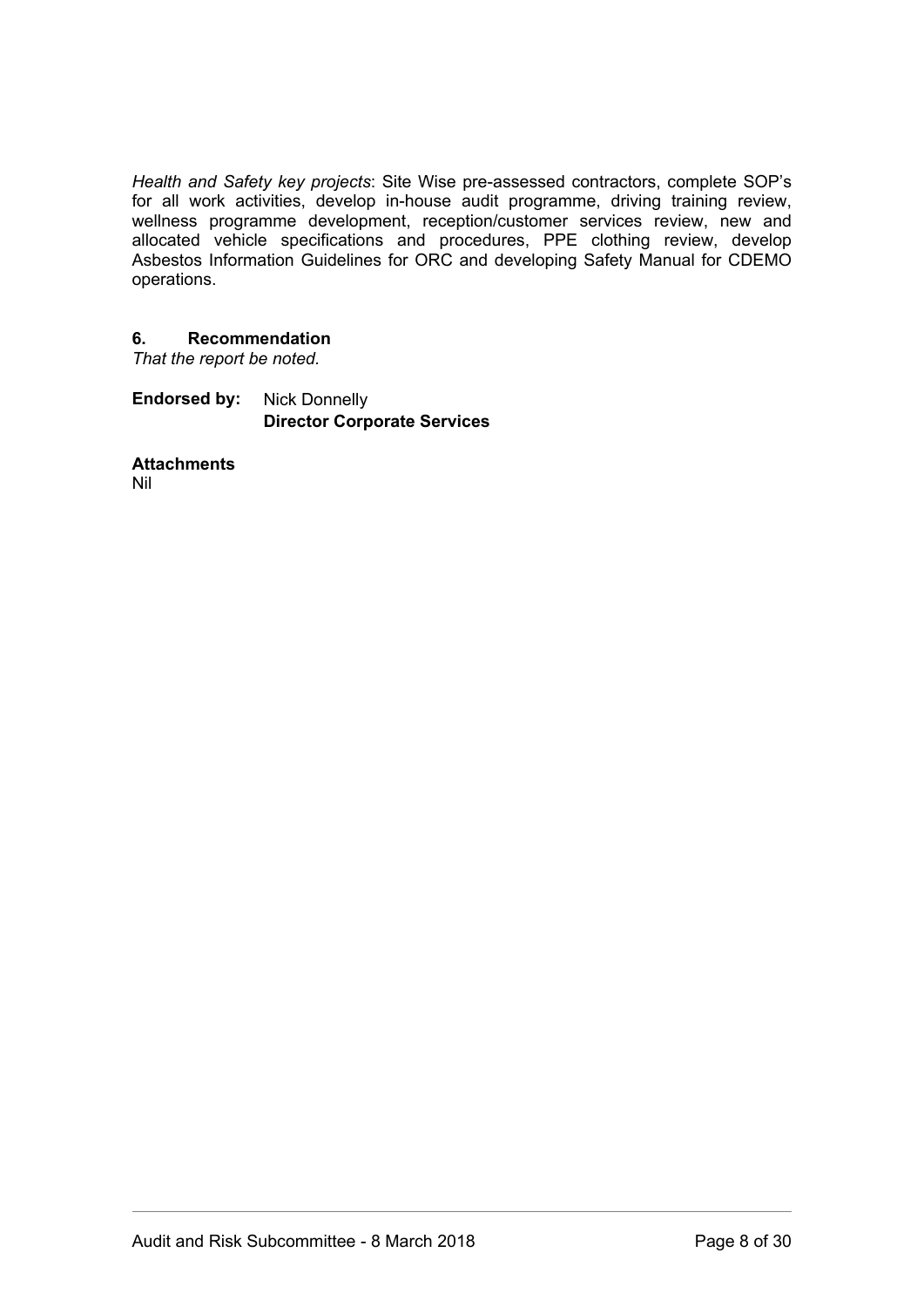## <span id="page-8-0"></span>**10.2. Audit Management Letter - Staff Response**

**Prepared for:** Audit and Risk Sub-Committee **Activity:** Governance Report **Prepared by:** Stuart Lanham, Finance Manager **Date:** 2 March 2018

#### **1. Précis**

The auditor's management letter following the 2016/17 audit included various recommendations.

This report provides an update on action taken in respect of the auditor's recommendations.

## **2. Background**

A responsibility of the Audit and Risk Subcommittee is to "Review the external auditor's management letter, including ensuring that management's responses are adequate".

The external auditors (Deloitte) presented their report to the meeting of the Audit and Risk subcommittee on 21 September 2017.

This report identifies the key recommendations from the Deloitte report and provides follow-up comment on actions related to the recommendations.

## *2.1 Fixed Assets*

*Audit Recommendation:* 

Comment was made that Council was continuing to pursue the issue of the adequacy of the asset management system reporting tools and how best to incorporate noncapitalised assets in the asset management system. *(Deloitte report p15).*

#### *Council Comment/Action:*

This project is continuing.

To date it has been included as an activity under the IT team, however, the majority of the IT work around the asset management system (Conquest) is complete, and the next phase is business implementation.

Going forward, a separate asset management role is being considered to ensure appropriate focus is given to this task.

## *2.2 System Access*

#### *Audit Recommendation:*

An update to an earlier year observation was made concerning the Finance Manager and Senior Accountant continuing to have access rights to the Payroll systems and recommended that user access rights in relation to critical finance functions be restricted in line with job description requirements. *(Deloitte report p16).*

## *Council Comment/Action:*

Access rights have now been transferred outside the Finance team.

The issue is now closed.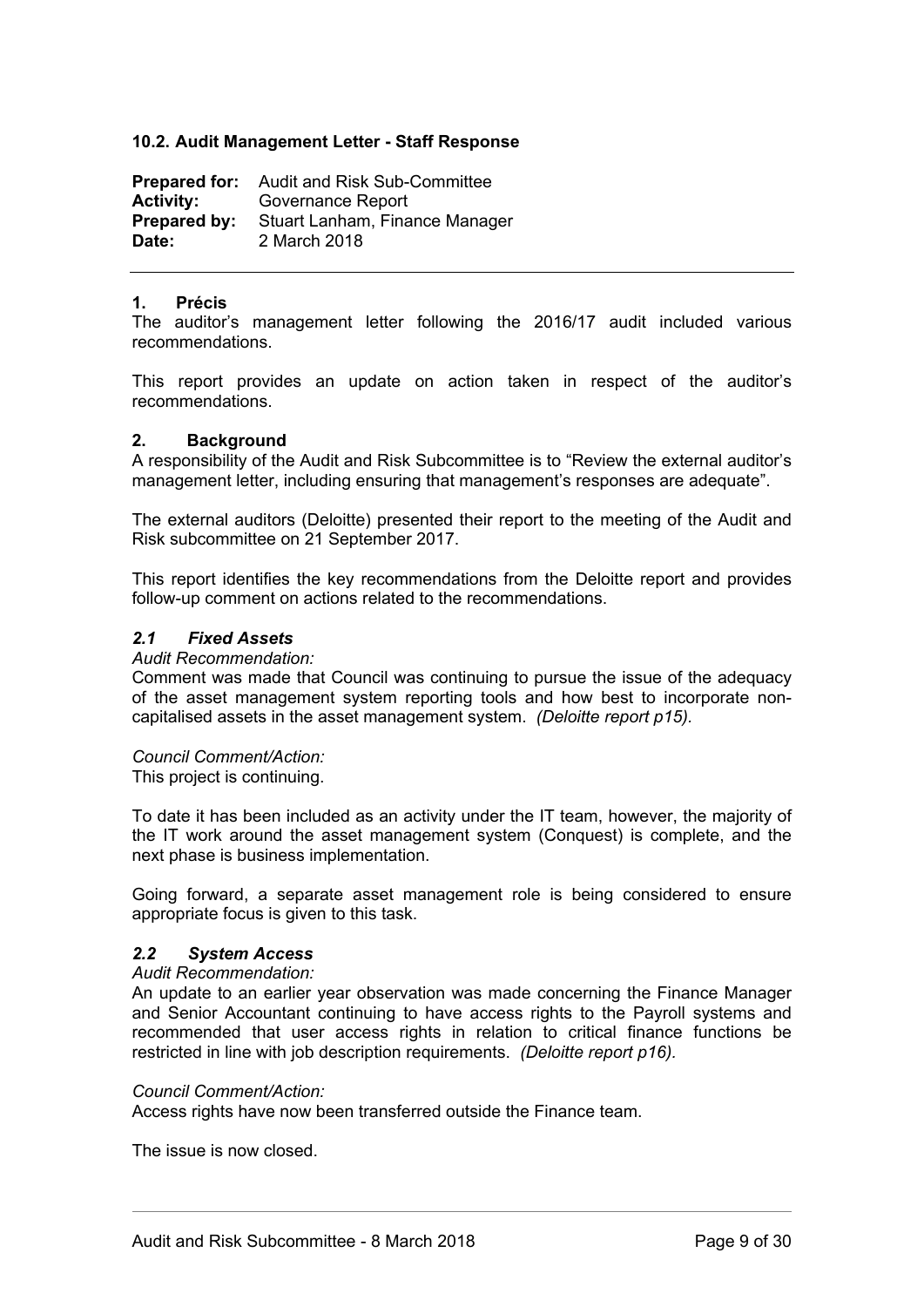## *2.3 Annual Leave Management*

## *Audit Recommendation:*

The recommendation was that Council actively monitor and manage the accumulation of annual leave, and work towards reducing the outstanding leave balance. *(Deloitte report p17).*

### *Council Comment/Action:*

The management comment in the letter was that the HR Manager reviews and monitors annual leave levels.

This role is now undertaken by managers.

Managers are responsible for reviewing outstanding leave schedules and managing leave balances accordingly, encouraging staff to utilise leave where balances become excessive.

The audit management letter identified that at 30 June 2017, the number of staff members with accumulated outstanding annual leave in excess of 150 hours, was 46.

The current number of staff with leave in excess of 150 hours is 41.

## **3. Omitted Disclosures**

The audit management letter includes a summary of unadjusted differences, and within the summary, identified five omitted disclosures, assessed by management as being not material.

Accounting standards specify the disclosure requirements in financial statements and accompanying notes. However the standards also provide for the omission of information where such disclosure is assessed by the reporting entity as being not material to a reader's overall understanding of the financial information presented.

The five disclosure omissions referred to in the management letter, and the reasons for omission are as follows:

#### *3.1 Joint ventures*

The omission referred to is the disclosure of the proportionate share of income and expenses included within the financial statements in relation to a Port Otago Limited joint venture arrangement.

The disclosure of the omitted information in the Council consolidated information was assessed as being immaterial to the readers of the Council annual report – and was omitted on those grounds.

## *3.2 Operating leases as lessor*

The omission referred to, is an aged schedule of committed receivables from operating leases that was not included in the notes to the financial statements.

The Council does not hold a significant number of operating leases that would give rise to a significant amount of committed receivables.

Accordingly, on the basis of materiality, a schedule was not included in the notes to the financial statements.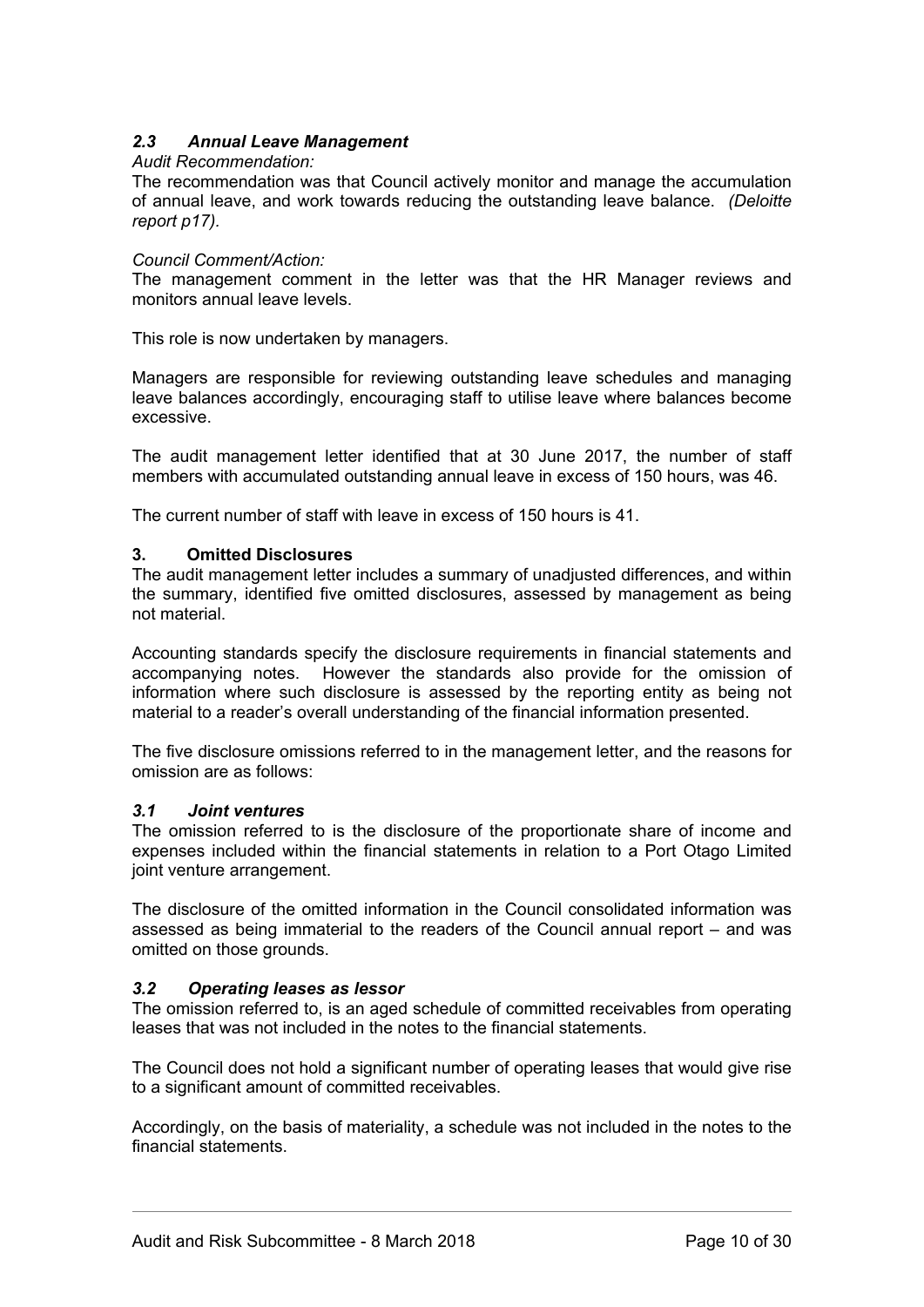## *3.3 Financial instruments – contractual maturity analysis expanded into time bands*

The contractual maturity analysis in the notes to the financial statements is in two time bands of "less than 1 year" and "1 year or greater".

The omission is that the second time band is not expanded into "1-5 years" and "greater than 5 years".

In management's assessment, the nature of the Council's key item in the schedule, being the shares in Port Otago Limited at \$439 million, is such that the expansion referred to above would not provide additional material information to the readers of the financial statements.

# *3.4 Financial instruments Council – interest rate sensitivity analysis*

The sensitivity amount that would be reported was assessed at \$60,000.

The amount was assessed as being immaterial, and disclosure was omitted on that basis.

## *3.5 Financial instruments – derivative financial instrument disclosures*

The only derivative financial instruments held within the Otago Regional Council group are within the Port Otago Limited Group.

In the consolidated disclosures of the Council annual report, in respect of Port Otago related disclosures, the Council generally only includes the disclosures made by Port Otago Limited in the company's annual report.

Council management assessed that the Port Otago Group derivative financial instrument disclosures, omitted from the Port Otago Limited annual report, would not be material to the readers of the Council annual report, and omitted such disclosures on that basis.

## **4. Recommendation**

*That the report be received.* 

**Endorsed by:** Nick Donnelly **Director Corporate Services**

**Attachments** Nil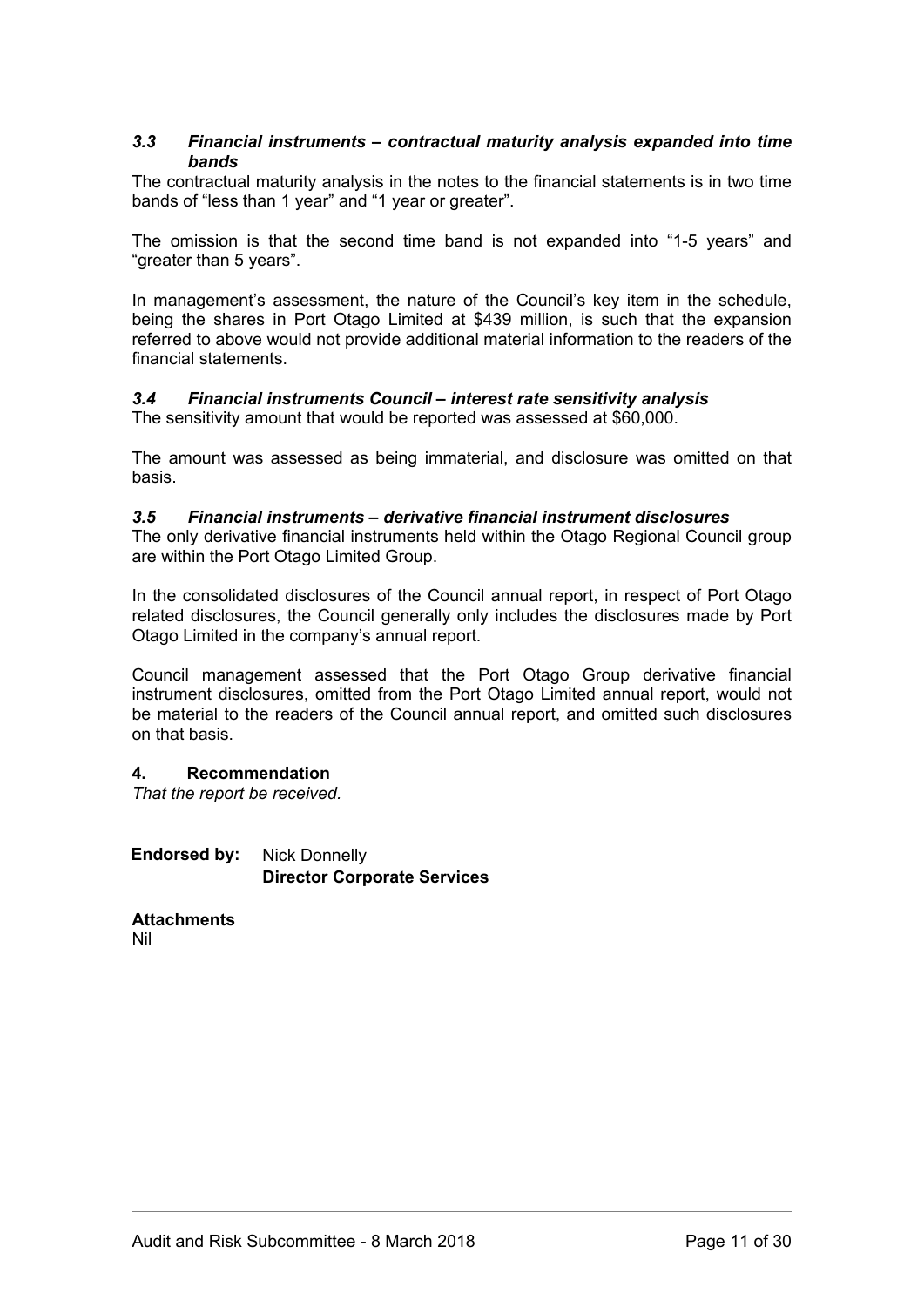## <span id="page-11-0"></span>**10.3. Long Term Plan (LTP) Update**

|                     | <b>Prepared for:</b> Audit and Risk Sub-Committee     |
|---------------------|-------------------------------------------------------|
| <b>Activity:</b>    | Community - Long Term Planning and Annual Plan Report |
| <b>Prepared by:</b> | Nick Donnelly, Director Corporate Services            |
| Date:               | 1 March 2018                                          |

## **1. Précis**

Development of the 2018-28 Long Term Plan (LTP) is well advanced. This paper informs the Audit and Risk Subcommittee of the process that has been undertaken to date, and tasks yet to be completed. A revised timeline for sign off the Consultation Document (CD) is proposed for approval.

## **2. Background**

Under the Local Government Act (LGA), all local authorities are required to produce a 10-year long term plan every three years. The next LTP will cover the period 2018 through to 2028, it must be adopted by 30 June 2018, and will commence on 1 July 2018.

## **3. Content of the Long-Term Plan**

Part 1 of Schedule 10 of the LTP sets out the information required to be included in an LTP. In summary, the LTP must contain the following information:

- *Community outcomes* describe the community outcomes for the region.
- *Groups of activities* identify activities within groups of activities, provide rationale for delivery of those activities, and any significant negative effects an activity may have on the community.
- *Capital expenditure* identify expenditure budgeted to meet additional demand, improve the level of service, and replace existing assets.
- *Statement of service performance* for each group of activities, identify levels of service, measures and performance targets, and any intended level of change to levels of service provided for in the year before the LTP commences.
- *Funding impact statements* for each group of activities, and for Council as a whole, showing expenditure and sources of funding.
- *Development of Maori capacity to contribute to decision making processes* – set out steps to foster this development.
- *Strategies and policies* as follows:
	- Financial strategy.
	- $\bullet$  Infrastructure strategy covering a 30 year period.
	- Revenue and financing policy.
	- Significance and engagement policy a summary of this policy.
- *Financial statements* forecast for the 10 year period, and previous year comparisons.
- *Statement regarding balancing of the budget* if a deficit is proposed for Council's operating budget for any year of the plan, a statement for reasons and implications.
- *Rating base information* projected number of rating units.
- *Reserve funds* purpose of funds, and movements over the 10 year period.
- *Significant forecasting assumptions* including life cycle of significant assets sources of funds for future replacement of those assets, and the level of uncertainty around the assumptions.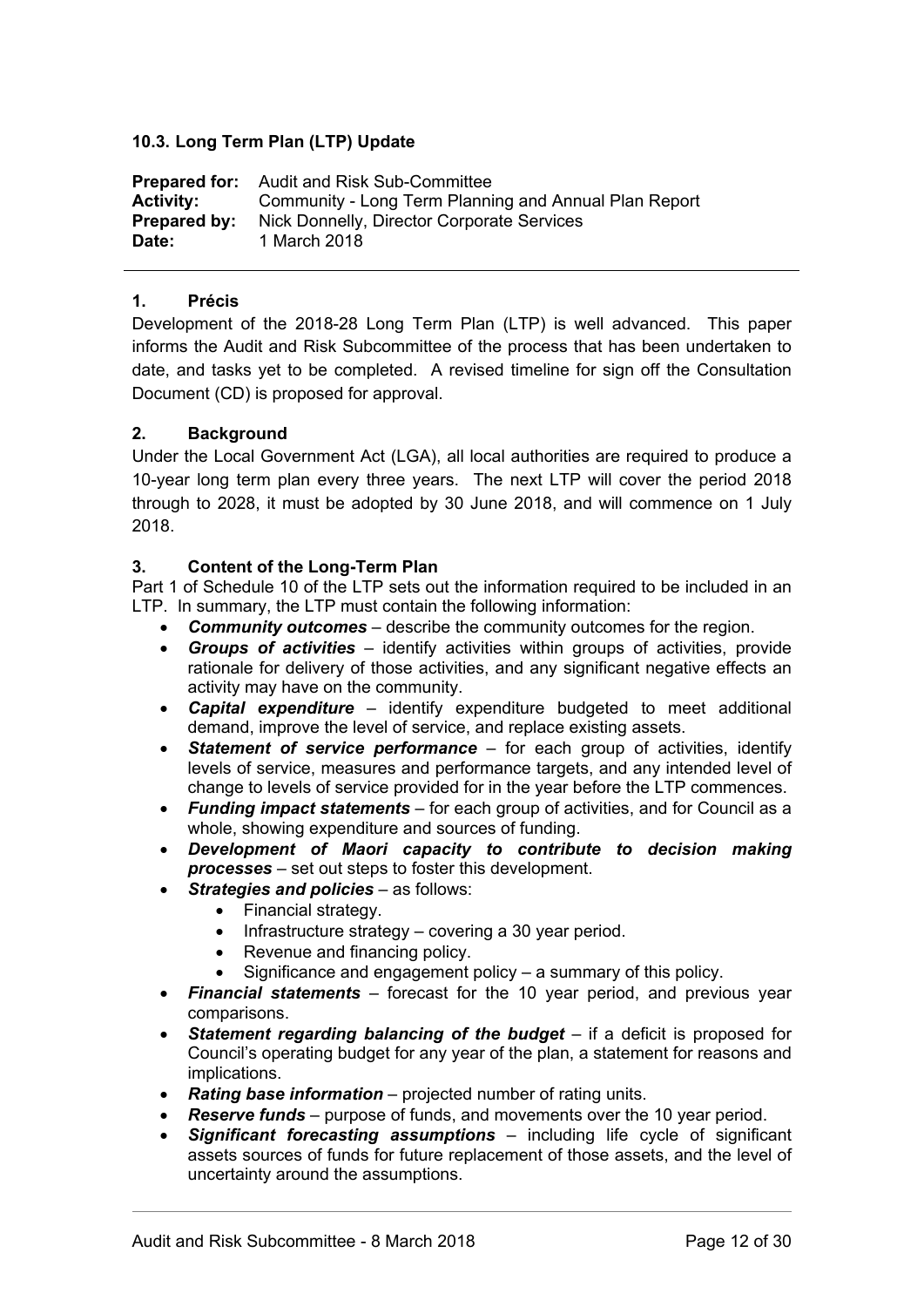## **4. Consultation**

Section 93A of the LGA requires Council to use the special consultative procedure to adopt the LTP. It also requires the preparation of a consultation document, and the draft LTP must not be used as an alternative.

The consultation document must provide a fair representation of matters proposed in the LTP, describing issues and options for each issue.

## **5. Long Term Plan Process**

Council's strategic plan provides the direction for Council activities over the next 10 years and is the key driver for the preparation of the LTP.

The Executive Leadership Team (ELT) has met to give consideration to the LTP, and its development, and key process points identified included the following:

- Council involvement throughout the process is critical.
- For managers to plan their work programmes, clear direction that comes out of the strategic direction needs to be given from the executive.
- Staff will engage with the territorial authorities about their significant assumptions, such as population growth, and how they may affect ORC's activities, and any other matters for consideration over the 10 year period of the LTP.
- Examine ORC activities, their purpose and their scope, and the connectivity between projects.

## *5.1 Community Outcomes*

The review of Council's community outcomes has been completed, giving consideration to the outcomes presented in the Regional Policy Statement, and the work undertaken previously. We considered that the previous outcomes could be presented in a more community focused manner and they have been revised after a workshop with Council.

## *5.2 Activities and Projects*

Developing the work programme for the next 10 years has involved the following steps:

- Meeting with managers to provide direction by ELT.
- Each activity has been assigned a director sponsor and a project owner (director or manager).
- A series of project meetings were held for each activity e.g., water quality implementation, where all managers involved in the delivery of the project met, along with the director sponsor, to consider purpose, scope, what needs to be delivered, how, and when.
- Proposals were checked for alignment with the strategic plan.
- Assumptions have been documented.
- Identification of resources needed (hours, skill sets etc.) to deliver the work programme, along with other estimated expenses have been prepared.
- The Revenue Policy has been applied to determine how expenditure will be funded.
- Council workshops have been held to discuss proposals, confirm direction and to review the financial estimates.

## *5.3 Strategies and Policies*

Reviewing and updating Council's strategies and policies is a piece of work, separate from the activity/project planning exercise, and was undertaken at an early stage in the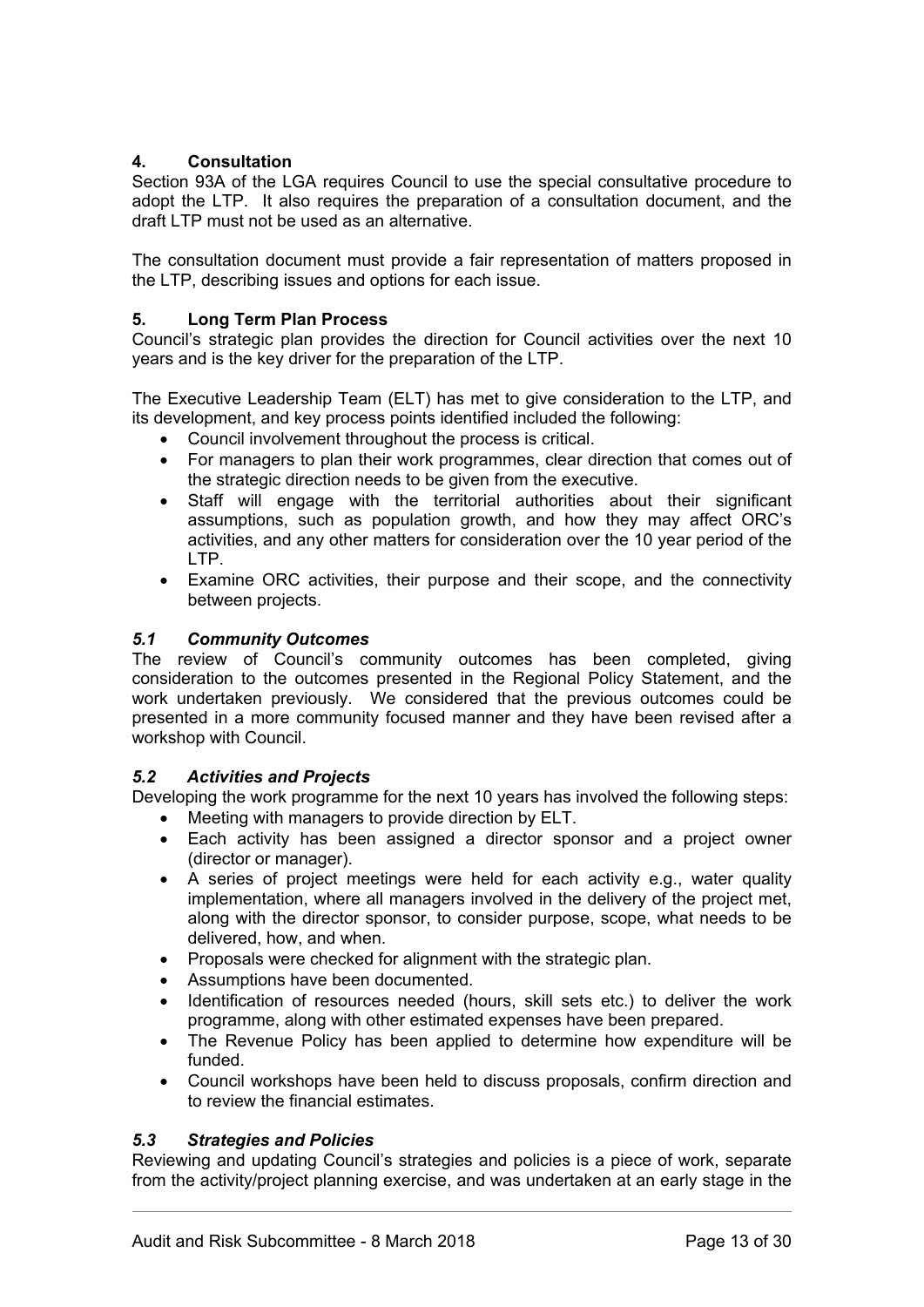LTP process. Recommendations were presented to councillors at workshops to discuss proposals and confirm direction.

## *5.4 Fees and Charges*

A review of compliance fees has been undertaken, to ensure the adequacy and appropriateness of our charges. In addition, a full review of Council's schedule of fees and charges will be undertaken to ensure charges comply with the revenue policy.

## **6. Timetable and Status**

The timetable below shows the steps involved in completing the LTP. Following the 22 February workshop with Council on the consultation document an additional workshop has been added on 8 March to review a revised draft of the CD. This together with the timing of this Audit and Risk meeting means the document and the audit process is not sufficiently advanced to allow sign off by this meeting of the Subcommittee. It is now proposed that this would occur at an out of cycle Audit and Risk Subcommittee meeting to be held on April 5 and final adoption of the CD would now occur at the 11 April Council meeting. The CD would be published at this point and the submission period open immediately for a one month period to 11 May. This date is two days later than originally planned for submissions to close. Hearings then occur from 23 May and recommendations from that process and adoption of the LTP remain as originally planned. The proposed changes are shown in the table below in red.

| <b>Task</b> |                                                                                                    | Involvement                                      | Date                               | <b>Status</b> |
|-------------|----------------------------------------------------------------------------------------------------|--------------------------------------------------|------------------------------------|---------------|
| 1.          | Directors to meet with managers to<br>guide preparation of activities and<br>projects              | <b>ELT and Managers</b>                          | 3 July 2017                        | Complete      |
| 2.          | Council review of strategic plan                                                                   | Council                                          | 11-12 July 2017                    | Complete      |
| 3.          | Council workshop on the strategic plan -<br>brainstorm high level strategic priority<br>activities | Council                                          | 2 August 2017                      | Complete      |
| 4.          | Engagement with territorial authorities<br>on significant assumptions etc.                         | CE, DCS, DSE, Manager<br>Projects                | July to September<br>2017          | Complete      |
| 5.          | Activity / project meetings and estimates<br>preparation                                           | Director sponsors and<br><b>Managers</b>         | August to early<br>October 2017    | Complete      |
| 6.          | Council workshop on Activity framework<br>- clarify key issues and significant<br>assumptions      | Council                                          | 13 September 2017                  | Complete      |
| 7.          | Review community outcomes wording                                                                  | DSE, Manager Projects                            | August to<br>September 2017        | Complete      |
| 8.          | Council workshop on financial strategy<br>and community outcomes                                   | Council                                          | 27 September 2017                  | Complete      |
| 9.          | Review of Revenue Policy                                                                           | <b>Manager Projects</b>                          | August to<br>September 2017        | Complete      |
| 10.         | <b>Consider Revenue Policy</b>                                                                     | CEO, DCS                                         | October 2017                       | Complete      |
| 11.         | ELT review of activities and projects                                                              | <b>ELT</b>                                       | 16 October 2017                    | Complete      |
| 12.         | Council workshop on Revenue Policy                                                                 | Council                                          | 18 October 2017                    | Complete      |
| 13.         | Council workshop on activities and<br>projects (no financial estimates)                            | Council                                          | 1 November 2017                    | Complete      |
| 14.         | ELT review of estimates                                                                            | <b>ELT</b>                                       | 15 November 2017                   | Complete      |
| 15.         | Council workshop on activities and first<br>draft estimates                                        | Council                                          | 29 November 2017                   | Complete      |
| 16.         | Review of fees and charges                                                                         | Manager Projects and<br>Management<br>Accountant | November 2017                      | Complete      |
| 17.         | Preparation of the Infrastructure Strategy                                                         | <b>Manager Engineering</b>                       | November 2017                      | Complete      |
| 18.         | Initial audit planning (desktop at their<br>offices)                                               | <b>Deloitte</b>                                  | Week beginning 11<br>December 2017 | Complete      |
| 19.         | Council workshop on Infrastructure                                                                 | Council                                          | 13 December 2017                   | Complete      |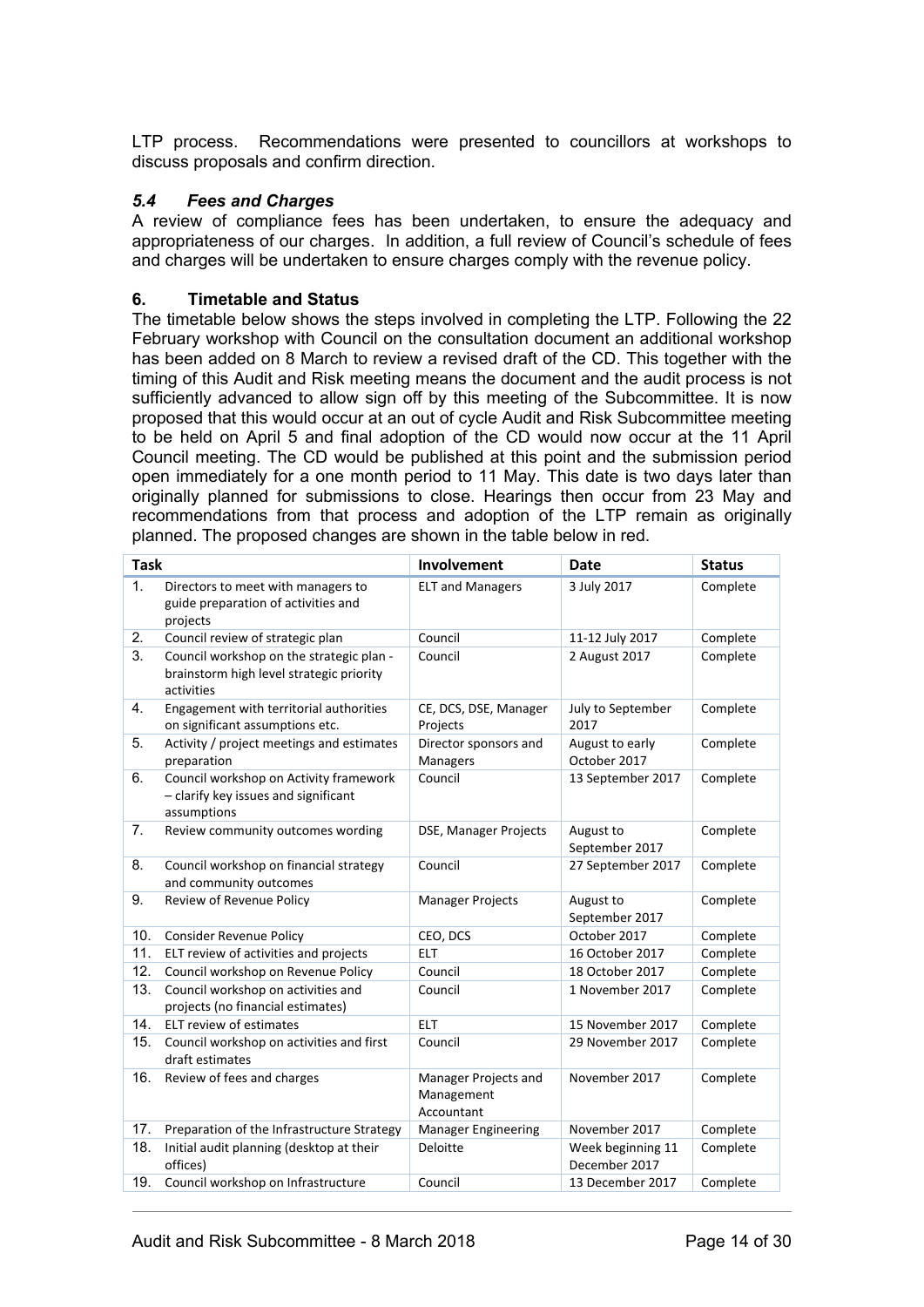|     | Strategy, and Fees & Charges                                                                                                 |                                                                       |                                    |                         |
|-----|------------------------------------------------------------------------------------------------------------------------------|-----------------------------------------------------------------------|------------------------------------|-------------------------|
| 20. | Review of Financial Strategy                                                                                                 | DCS, Executive Officer                                                | January 2018                       | Complete                |
| 21. | Council workshop on Financial Strategy<br>and second draft estimates                                                         | Council                                                               | 31 January 2018                    | Complete                |
| 22. | Develop a communications and<br>engagement plan                                                                              | <b>DSE, Communications</b><br>and Engagement<br>Advisor               | February 2018                      | Complete                |
| 23. | Prepare draft LTP and consultation<br>document                                                                               | Executive Officer,<br>Communications and<br><b>Engagement Advisor</b> | December 2017 to<br>February 2018  | Complete                |
| 24. | Council workshop on draft LTP (third<br>draft estimates), consultation document<br>and communications and engagement<br>plan | Council                                                               | 22 February 2018                   | Complete                |
| 25. | Audit of LTP on-site                                                                                                         | Deloitte                                                              | Week beginning 19<br>February 2018 | In progress             |
| 26. | OAG hot review                                                                                                               | Deloitte<br><b>Executive Officer</b>                                  | <b>March 2018</b>                  | TBC by<br>Deloitte      |
|     | Council workshop on CD                                                                                                       |                                                                       | 8 March 2018                       |                         |
| 27. | Auditors report to Audit and Risk<br>Committee                                                                               | Deloitte, A&R<br>Committee                                            | 8 March 2018                       | Move to<br>5 April      |
| 28. | Endorsement of the LTP Consultation<br>Document                                                                              | <b>F&amp;C Committee</b>                                              | 21 March 2018                      | <b>Draft CD</b><br>only |
|     | Final edits to CD                                                                                                            |                                                                       | 22 Mar - 4 April                   |                         |
|     | <b>Auditors report to A&amp;R</b><br>(teleconference if required)                                                            | <b>A&amp;R Subcommittee</b>                                           | 5 April 2018                       |                         |
|     | Final CD completed for publication                                                                                           |                                                                       | 6 Apr - 10 Apr                     |                         |
|     | <b>Endorsement of CD and publication</b>                                                                                     | <b>COUNCIL</b>                                                        | 11 April 2018                      |                         |
| 29. | Submissions close                                                                                                            |                                                                       | 9 May 2018                         | Move to<br>11 May       |
| 30. | LTP hearings and deliberations                                                                                               | <b>Hearings Committee</b>                                             | 23 May to 29 May<br>2018           |                         |
| 31. | <b>Recommendations from Hearing</b><br>Committee to Finance and Corporate<br>Committee                                       | <b>F&amp;C Committee</b>                                              | 13 June 2018                       |                         |
|     | A&R sign off of LTP                                                                                                          | <b>A&amp;R Subcommittee</b>                                           | 20 June 2018                       |                         |
| 32. | Adoption of the LTP 2018-28                                                                                                  | Council                                                               | 27 June 2018                       |                         |

## **7. Recommendation**

*That this report is received, the LTP process and status is noted, and the revised timeline for the sign off and adoption of the Consultation Document is endorsed.*

## **Endorsed by:** Nick Donnelly **Director Corporate Services**

#### **Attachments** Nil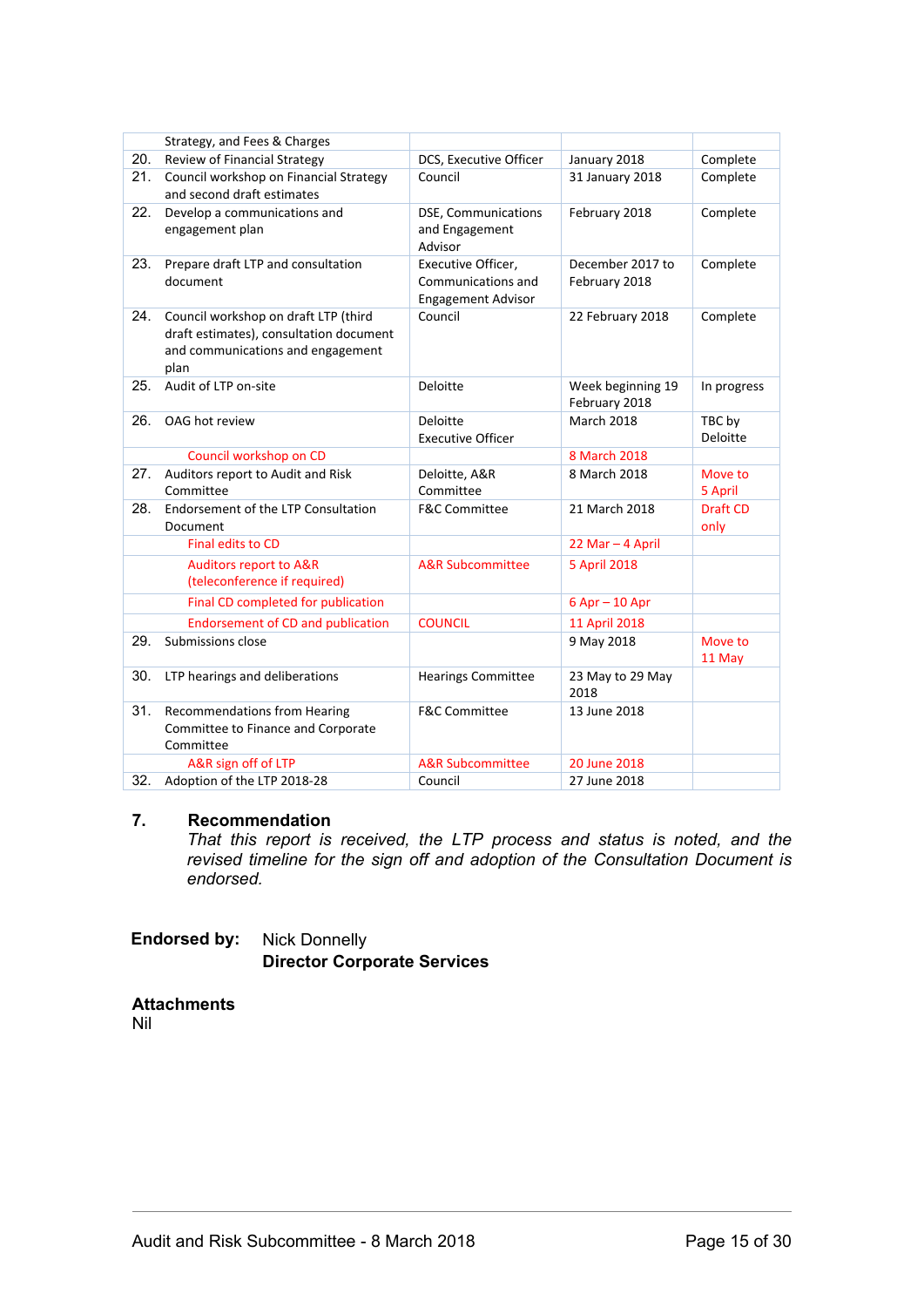## <span id="page-15-0"></span>**11. MATTERS FOR NOTING**

## <span id="page-15-1"></span>**11.1. Legislative Compliance**

**Prepared for:** Audit and Risk Sub-Committee **Activity:** Governance Report **Prepared by:** Peter Kelliher, Legal Counsel **Date:** 27 February 2018

## **1. Précis**

The Otago Regional Council ("Council") is a creature of Statute and derives its functions, duties and responsibilities from a range of Acts, Regulations, Bylaws and other Government directives.

Council must ensure it is compliant with these instruments in all respects. In order to do so, it must periodically review its performance against these instruments to ensure ongoing compliance.

## **2. Building Act 2004**

From 31 March 2009, only registered Building Consent Authorities ("BCA"s) have been permitted to perform building consenting and certifying functions in terms of the Building Act 2004.

The Council is registered as a BCA and is responsible for building control for dams and their associated structures in Otago, West Coast and Southland regions.

In 2018, an internal audit was undertaken by Mango Limited on Building Consent Authority processes under the Building Act. The audit recommended a number of minor actions which either have been or are being addressed.

#### **3. Resource Management Act 2004**

In 2018, Telarc audited Council's resource consent processes under the Resource Management Act 1991 against ISO2008 and ISO2015.

The audit identified Council as being fully compliant with legislative requirements in this area. Accordingly, Council's ISO accreditation was renewed with no conditions**.**

## **4. Hydrometric, Water Quality Information and Flood Warning Network**

In 2018, Telarc audited Council's hydrometric, water quality data collection and processing process and the flood warning network against ISO2008.

Council's ISO accreditation was renewed. The audit identified minor matters which have since been addressed.

It is anticipated Council will achieve ISO2015 accreditation later this year.

#### **5. Maritime Transport Act 1994**

In 2016, staff reported to the Audit and Risk Committee<sup>1</sup> of potential liabilities if navigation safety is left unregulated or inadequately regulated. An external review

<sup>1</sup> Refer Report 2015/1255, from March 2016 Audit and Risk subcommittee meeting.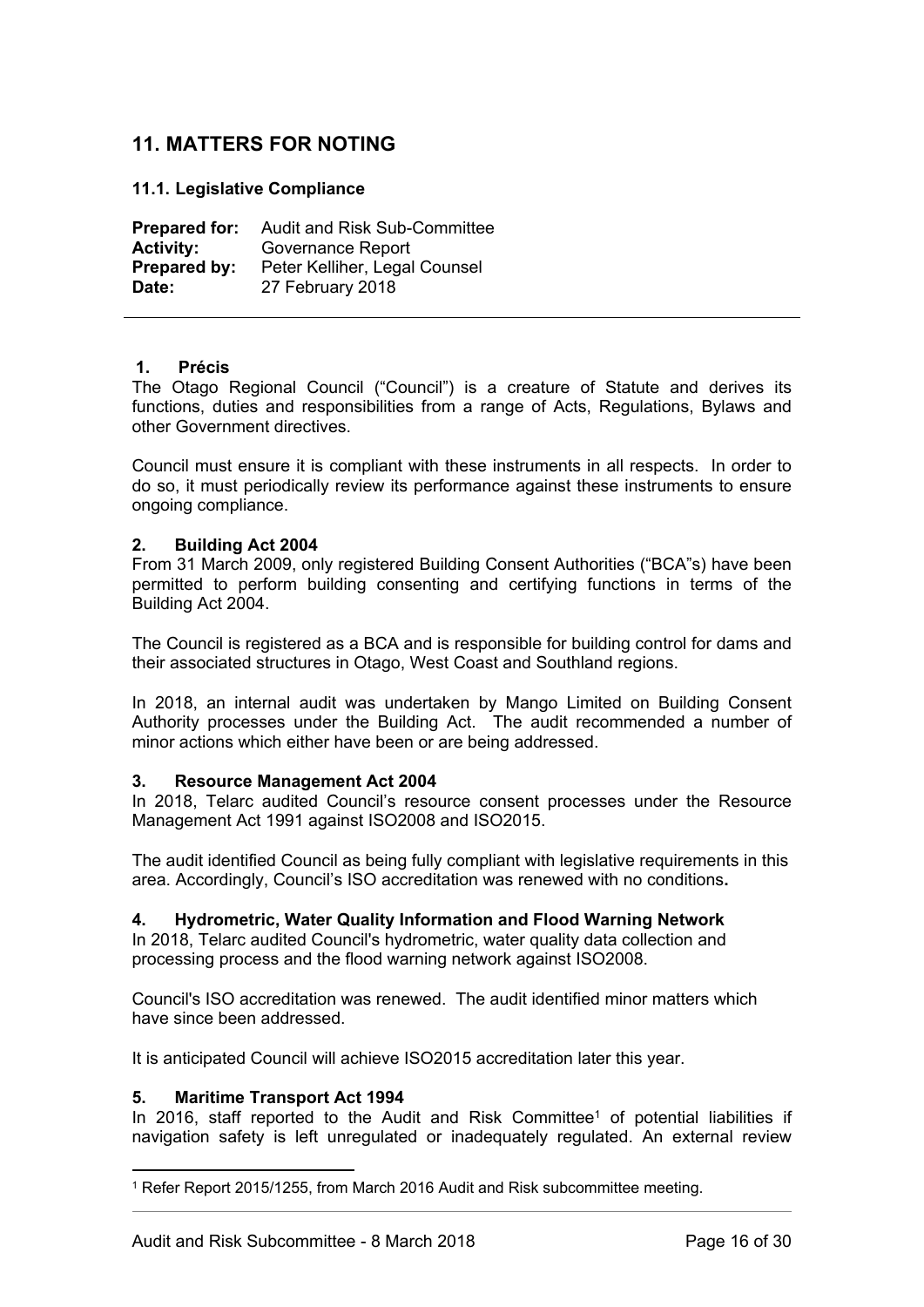identified a number of risks from the then current arrangements (as at May 2016). These risks included:

- Resourcing:
- Risk management:
- Over-involvement; and
- Lack of legal mandate.

Council has taken steps to address the level of risk in these areas, namely:

## *Resourcing*

 In 2017, Council engaged a full-time harbourmaster for the Otago region. Two external consultants continue to provide harbourmaster support as additional harbourmasters on an "as and when required" basis.

#### Risk Management

Council, through its harbourmasters have maritime expertise to consider the level of port related risks, the adequacy of controls and to direct further action if required.

#### *Over Involvement*

Council no longer undertakes functions outside its statutory responsibilities.

## *Lack of legal mandate*

In 2018, Council will be consulting with the community on a Navigation Safety Bylaw for the region (excluding areas where responsibility for navigational safety has been transferred).

## Port Otago Limited

In 2017, Council and Port Otago Limited entered into a Memorandum of Understanding ("MoU") to define and agree upon the responsibilities of each party for the Otago Harbour.

The objectives expressed in the MoU are:

- Provide for safe practices in port operation and a safe environment on Otago Harbour;
- Identify all risks and establish safeguards to ensure that all significant risks are kept as low as reasonably practicable; and
- Continuously improve safety management skills of relevant personnel, including preparation for emergencies related both to safety and environmental protection.

The Council is currently developing a Safety Management System for the Otago harbour.

## Transfer of Responsibilities

In 2006, Council and Central Otago District Council entered into a Deed of Transfer, transferring Council's responsibilities, duties and powers for navigation matters for Lake Dunstan. The Deed of Transfer is unclear in terms of the boundary of the area subject to the transfer. Council is in the process of rectifying this ambiguity.

## **5. Health and Safety**

Council employs a full time Health and Safety Officer. The primary focus of this role is to review existing process and resources, ensure that work is in accord with current accepted "good practice" standards and that it is undertaken in a manner that is consistent with the Health and Safety at Work Act 2015 and relevant regulations.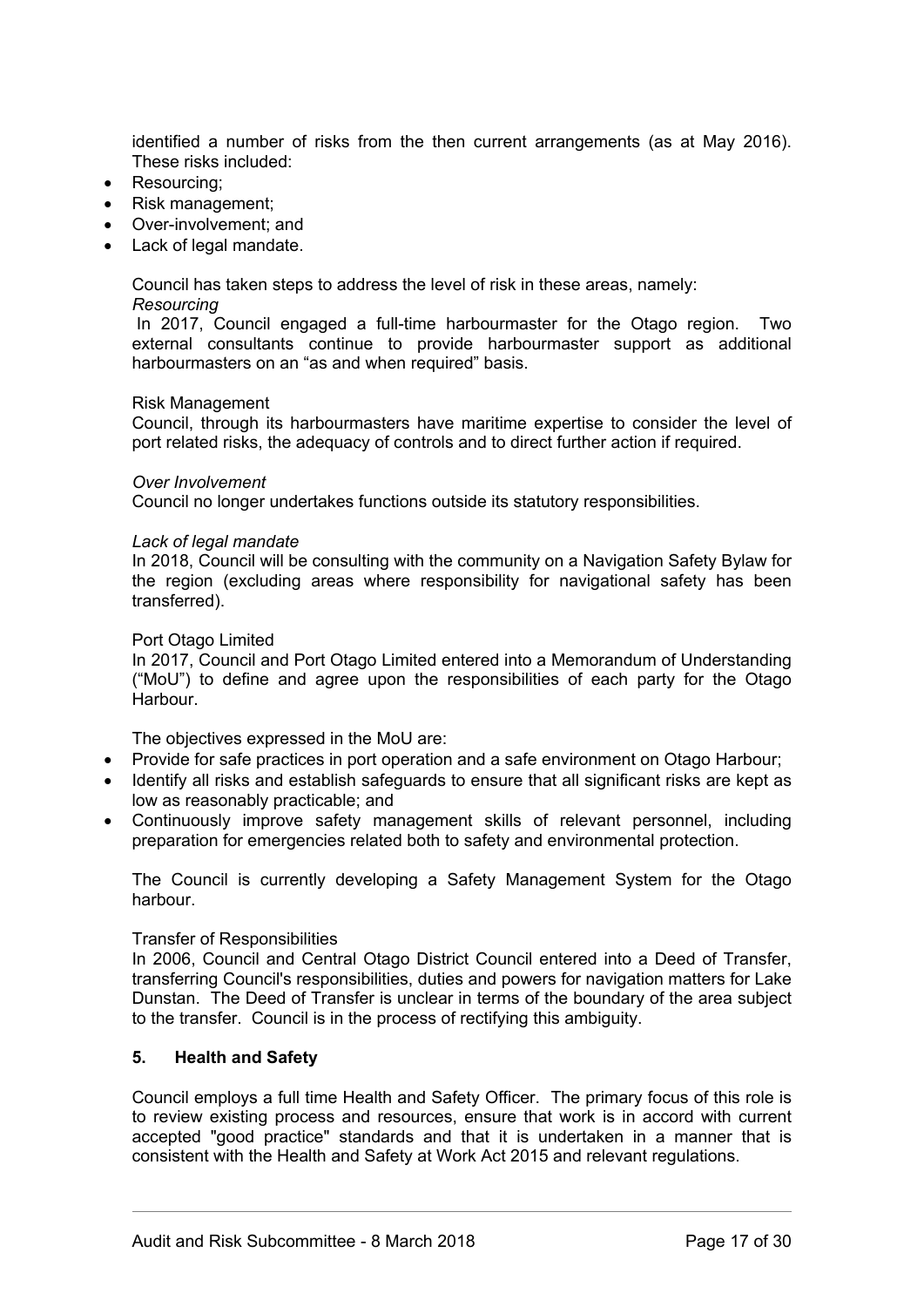Initiatives which are or have been undertaken include:

- The development of work safety procedures:
- Completed an external health and safety audit on pump station operations;
- Completed a structural assessment of water level recording structures;
- Developing Standard Operating Procedures ("SOP") for all operational activity and defining the level of risk and controls. Approximately 180 SOP's are required;
- Developing a health and safety audit system:
- Developing a health and safety management system.

## **6. Legislative Compliance Register**

Council is preparing a register of key legislation, regulations and bylaws which are relevant to the Council ("the Instruments"). The purpose of the register is to establish a system whereby particular legislative responsibilities are assigned to staff within their area(s) of responsibility.

Measurable criteria for the Instruments is being created that will allow staff to report, at regular intervals, compliance with the Instruments.

Whilst the register is still in the process of development, a copy of the draft register is attached as Appendix A.

We will continue to update the Committee on progress as the register develops.

## **7. Recommendation**

*That this report be noted.*

## **Endorsed by:** Nick Donnelly **Director Corporate Services**

## **Attachments**

1. Appendix A - Register of Key Legislation, Regulations and Bylaws **[11.1.1]**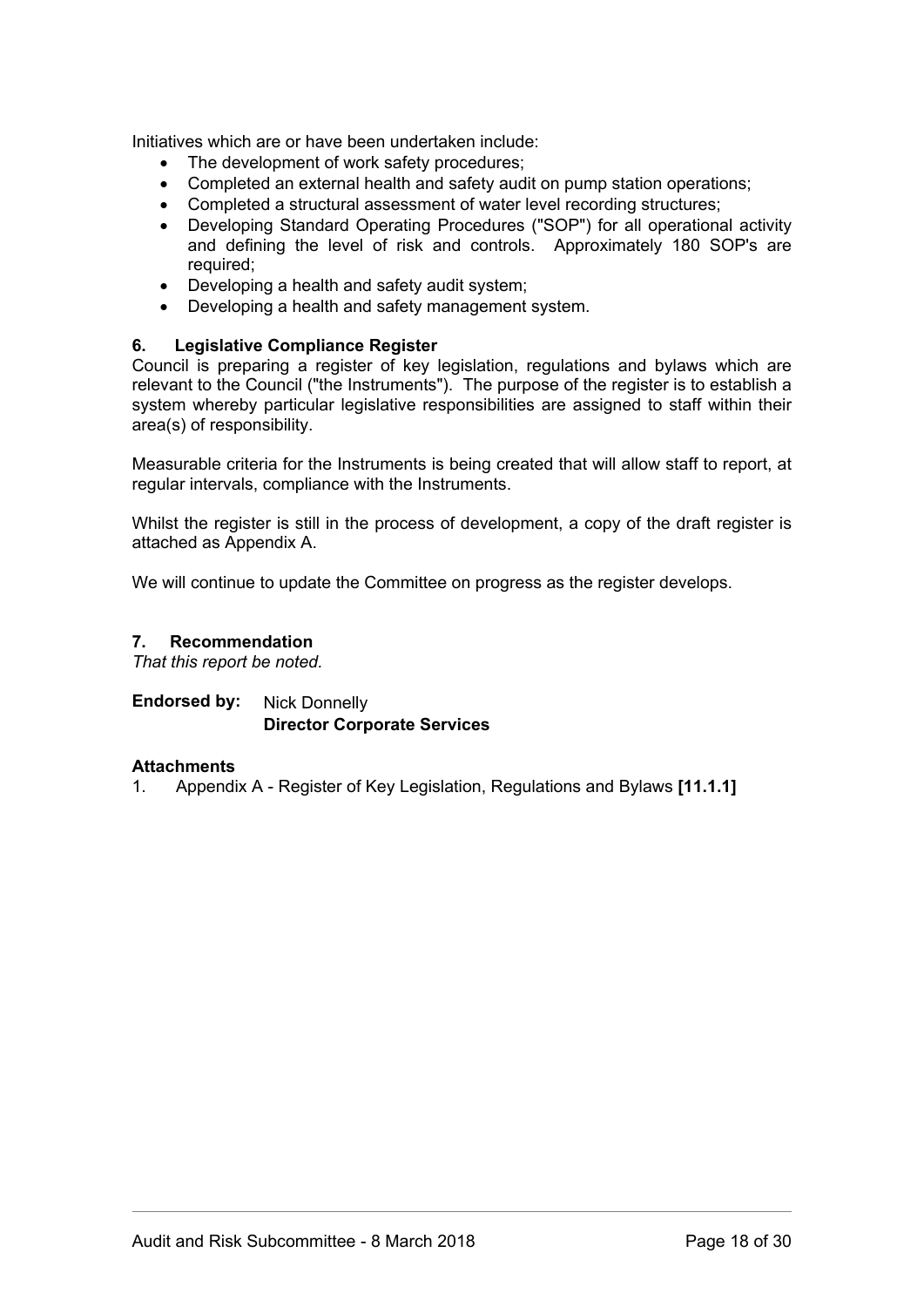## <span id="page-18-0"></span>**11.2. Risk Report - October 2017**

| <b>Prepared for:</b> | <b>Audit and Risk Sub-Committee</b>        |
|----------------------|--------------------------------------------|
| <b>Activity:</b>     | Governance Report                          |
| <b>Prepared by:</b>  | Nick Donnelly, Director Corporate Services |
| Date:                | 1 March 2018                               |

## **1. Précis**

The Terms of Reference for the Audit and Risk Subcommittee include responsibility in relation to risk including:

- Ensuring that the risks facing ORC are identified and the potential impacts are assessed.
- Ensuring that the identified risks are managed, and necessary controls are built into business processes.

A Risk Management Strategy was adopted by the Audit and Risk Subcommittee in September 2016. Based on that, a risk report has been developed and is required to be updated on a 4-monthly basis. The latest Risk Report, being the update as at October 2017, is attached to this report for consideration by the Audit and Risk **Subcommittee.** 

## **2. Risk Update**

The risk reporting process requires risks to be reviewed and updated on a 4-monthly cycle at the end of February, June, and October. The latest review is at the end of October 2017 and has been undertaken by the Director of Corporate Services. There were no new risks added, however the residual risk rating has been changed for several risks primarily due to the change of government as a result of the 2017 elections.

Key changes to note are:

- The number of highest ranking residual risks has increased from 10 at June 2017 to 11 at October 2017. These are risks that score a rating of 10 or greater on the 5x5 risk matrix.
- The residual risk heat map includes 5 risks rated as high (score of 15+). This is an increase of 2 from the June 2017 report.
- The 2 additional risks are "Political change" (690) and "Change in central government service delivery requirements" (709). The residual risk for both risks has increased as a consequence of the change of government following the 2017 election.
- The residual risk heat map includes 6 risks rated as moderate in the 10-14 range. This is a decrease of 1 from the June 2017 report, however as the 2 risks mentioned above have moved from this category there has been 1 additional risk move into this rating.
- The new risk moving into the 10-14 score is "Undefined or unclear strategic vision" 691 which has increased as the strategic plan review was not fully completed, and this needs to be reviewed further early in the next LTP cycle.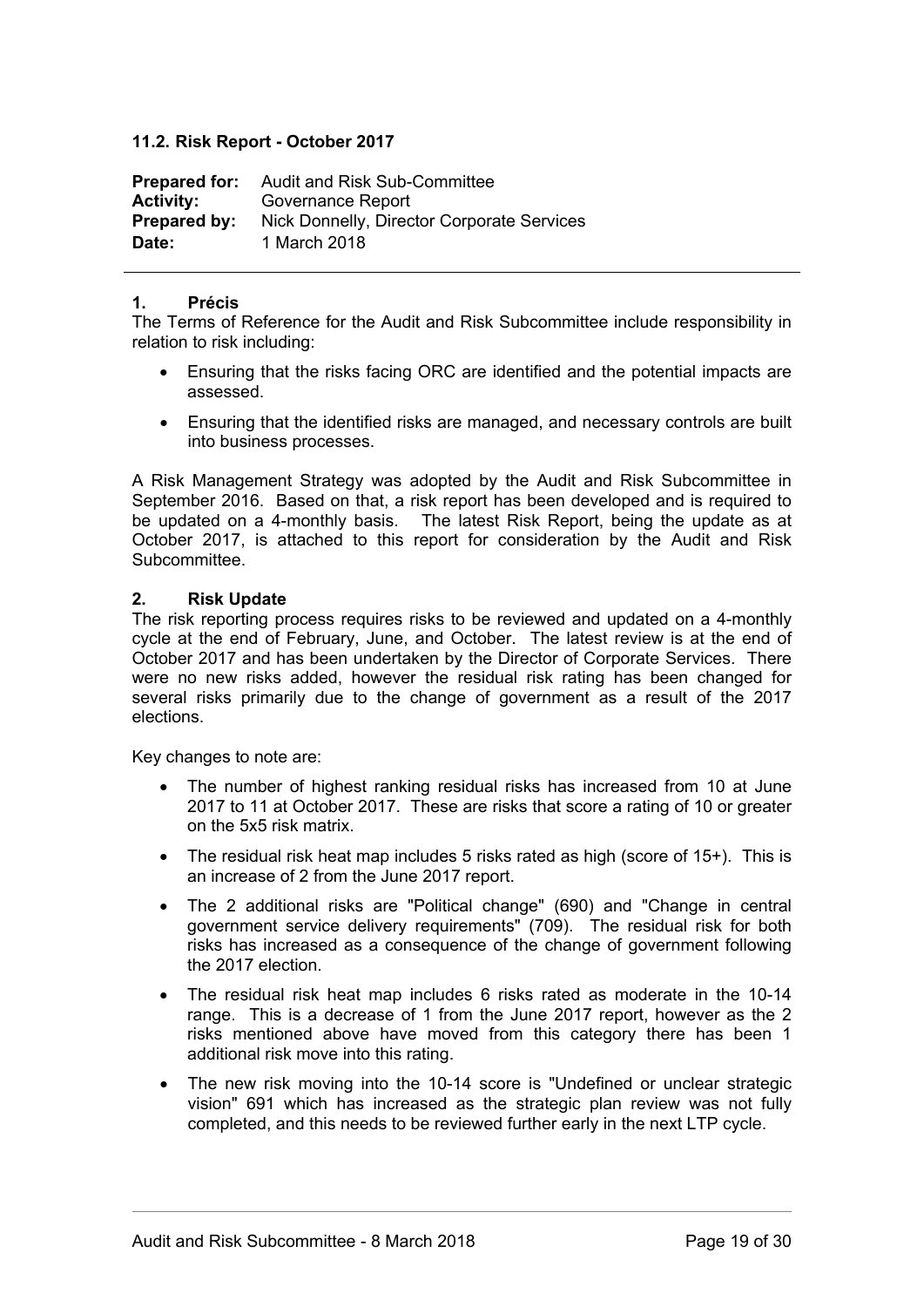The resulting draft risk report includes three sections:

- a. Heat map and risk level overview this is shown for both inherent and residual risk.
- b. Summary of the highest ranking residual risks this gives detail on the risks that have the highest residual risk ratings.
- c. Summary of all risks by risk category reputational, financial, operational and knowledge/systems risk.

The next risk report update is due at the end of February and this will be reported to the June meeting of the Audit and Risk Subcommittee. It is intended that this update will be undertaken by Executive collectively, with a view to assigning risks at executive level as an interim step before assigning wider to staff.

## **3. Recommendation**

*That this report and the attached Risk Report – October 2017 be received.*

**Endorsed by:** Nick Donnelly **Director Corporate Services**

## **Attachments**

1. Risk Report - October 2017 **[11.2.1]**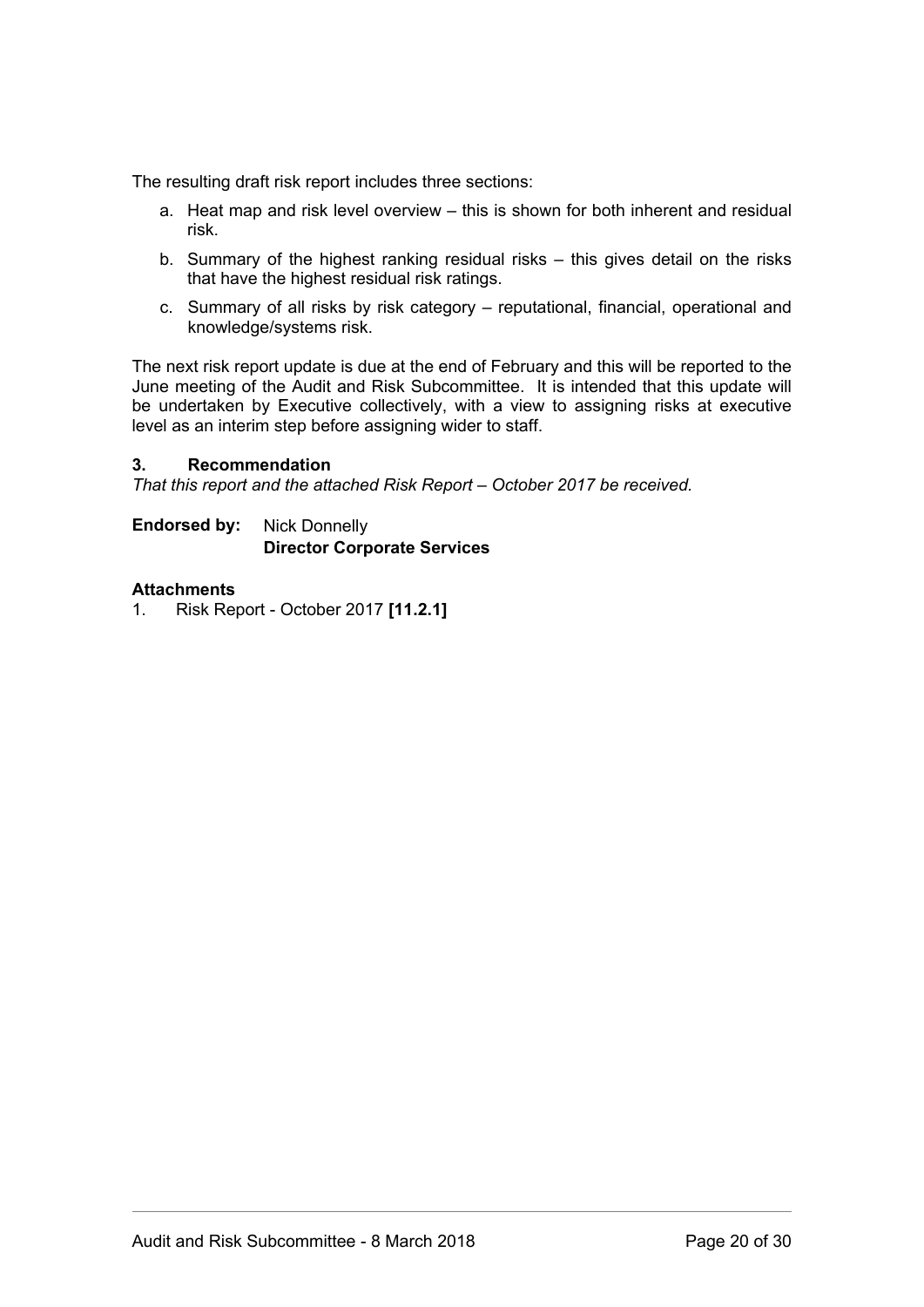## <span id="page-20-0"></span>**11.3. Audit and Risk Work Programme**

| <b>Prepared for:</b> | <b>Audit and Risk Sub-Committee</b>        |
|----------------------|--------------------------------------------|
| <b>Activity:</b>     | Governance Report                          |
| Prepared by:         | Nick Donnelly, Director Corporate Services |
| Date:                | 1 March 2018                               |

## **1. Précis**

The Audit and Risk Subcommittee is governed by its Terms of Reference which outlines the purpose and responsibilities of the Subcommittee. The Subcommittee holds meetings three times per year in September, March, and June. This paper aims to summarise the work programme to be covered at each meeting to ensure the responsibilities outlined in the Terms of Reference are fulfilled.

## **2. Summary of Responsibilities**

The responsibilities of the Subcommittee as outlined in the Terms of Reference are covered under the headings of:

- Audit and Reporting
- Financial Risk Management
- Investment
- Strategic Council Performance Management
- Insurance and Disaster Recovery
- Project Management
- Health and Safety
- Legal Requirements
- Other (the Subcommittee may review other matters they consider relevant)

The Subcommittee is accountable to the Finance and Corporate Committee. The Audit and Risk Subcommittee shall conduct an annual review of its work and report to the Finance and Corporate Committee at the end of each financial year.

#### **3. Work Programme**

The proposed work programme for the Audit and Risk Subcommittee is:

| Terms of<br>Reference                | <b>Responsibility</b>                                                                                                          | <b>Comments</b>                                                                                                                           | Sep | Mar | <b>Jun</b> |
|--------------------------------------|--------------------------------------------------------------------------------------------------------------------------------|-------------------------------------------------------------------------------------------------------------------------------------------|-----|-----|------------|
| <b>Audit and</b><br><b>Reporting</b> | Review the external<br>a)<br>auditor's management<br>letter including ensuring<br>that management's<br>responses are adequate. | Management letter is<br>provided as part of Audit<br>sign-off in September - staff<br>responses and follow-up to<br>be reported in March. |     |     |            |
|                                      | Consider any matters<br>b)<br>referred to it by an<br>internal audit function.                                                 | Don't have internal function<br>but may undertake reviews<br>as requested.                                                                |     |     |            |
|                                      | Consider any changes in<br>c)<br>accounting policies,<br>standards or reporting<br>requirements requiring<br>Council approval. | Review prior to year end.                                                                                                                 |     |     |            |
|                                      | Satisfy itself about the<br>d)<br>existence and quality of<br>cost-effective internal<br>control systems, and the              | Review prior to year end.                                                                                                                 |     |     |            |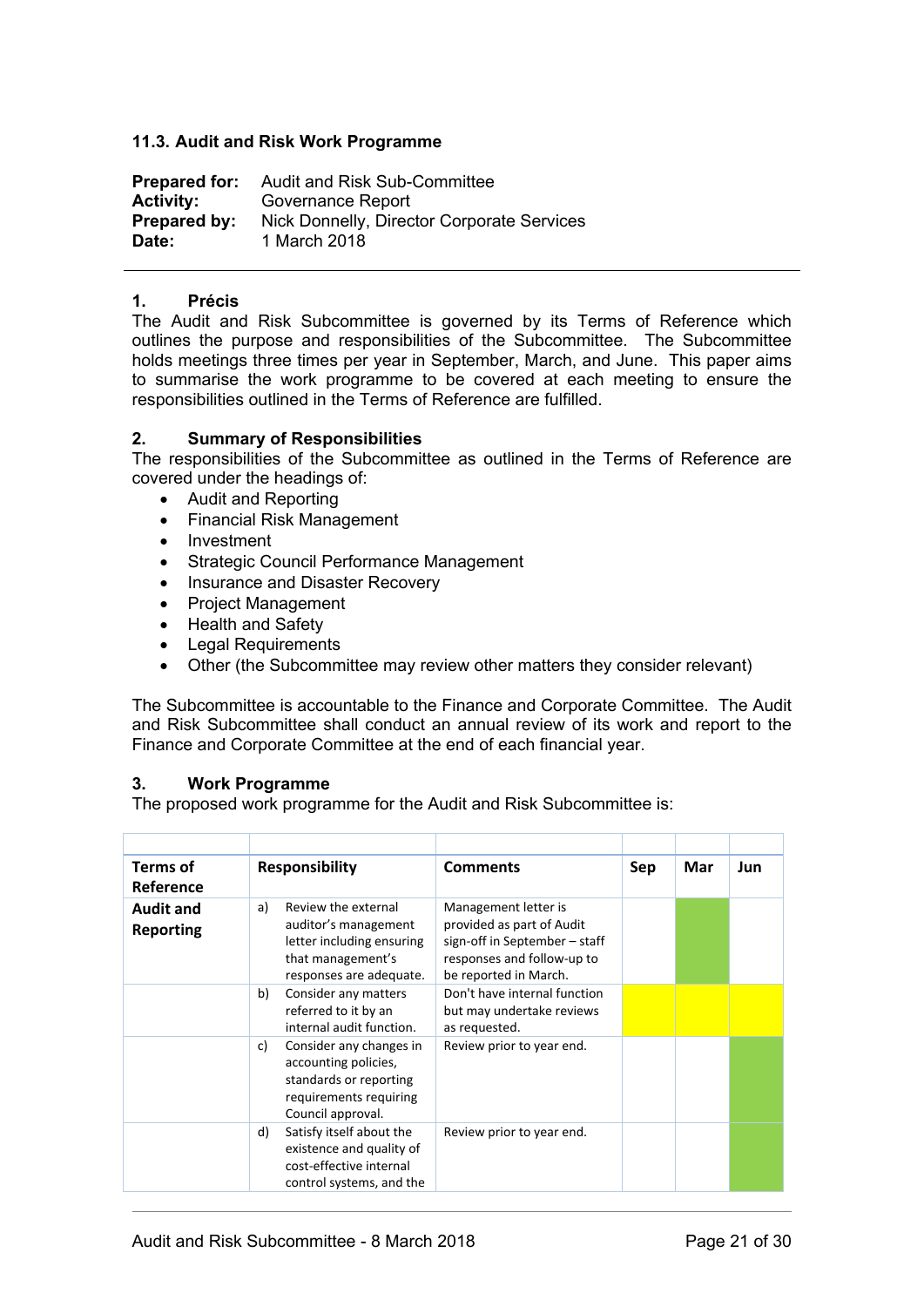|                                                                 |          | proper application of<br>procedures.                                                                                                                                                                                                                                                                              |                                                                                                                        |  |  |
|-----------------------------------------------------------------|----------|-------------------------------------------------------------------------------------------------------------------------------------------------------------------------------------------------------------------------------------------------------------------------------------------------------------------|------------------------------------------------------------------------------------------------------------------------|--|--|
|                                                                 | e)       | Review the draft<br>financial statements and<br>groups of activities prior<br>to being furnished to<br>Council for adoption as<br>part of the annual<br>report.                                                                                                                                                   |                                                                                                                        |  |  |
|                                                                 | f)       | Consider other matters<br>referred to the<br>Subcommittee by the<br>Council.                                                                                                                                                                                                                                      | As requested.                                                                                                          |  |  |
| <b>Financial Risk</b><br><b>Management</b>                      | a)       | Maintain overview of<br>contingent liabilities.                                                                                                                                                                                                                                                                   | Review prior to year end.                                                                                              |  |  |
|                                                                 | b)       | Consider matters<br>relating to the strategy<br>for the establishment of<br>rates.                                                                                                                                                                                                                                | Review as part of budget<br>process - financial strategy is<br>reviewed as part of the LTP.                            |  |  |
|                                                                 | c)       | Maintain an overview of<br>financial reserves.                                                                                                                                                                                                                                                                    | Review as part of year end<br>process.                                                                                 |  |  |
| Investment                                                      | a)       | Review the performance<br>of the investment<br>portfolio, annually.                                                                                                                                                                                                                                               | Quarterly performance<br>reports provided to each<br>meeting with June annual<br>performance reviewed in<br>September. |  |  |
|                                                                 | b)       | Receive and review<br>reports on the<br>performance of<br>Council's commercial<br>activities.                                                                                                                                                                                                                     | As requested.                                                                                                          |  |  |
| <b>Strategic</b><br>Council<br>Performance<br><b>Management</b> | a)       | Review the results of<br>measurements<br>undertaken during the<br>year of progress towards<br>the achievement of<br>Annual Plan targets<br>(such measures are<br>subject to audit under<br>the Local Government<br>Act).                                                                                          | <b>Statement of service</b><br>performance is included with<br>the financial statements in<br>the Annual Report.       |  |  |
|                                                                 | b)       | By request of Council,<br>review the cost<br>effectiveness of major<br>programmes in<br>delivering ORC's<br>contribution to Annual<br>Plan targets.                                                                                                                                                               | As requested.                                                                                                          |  |  |
|                                                                 | c)<br>d) | Set criteria and review<br>budgets, early in the<br>budget cycle, to<br>understand the reasons<br>behind budget decisions<br>to ensure that proposals<br>going forward into the<br>budget have been<br>systematically and<br>rigorously analysed, and<br>to make recommend-<br>ations.<br>Review the integrity of | As requested.                                                                                                          |  |  |
|                                                                 |          |                                                                                                                                                                                                                                                                                                                   |                                                                                                                        |  |  |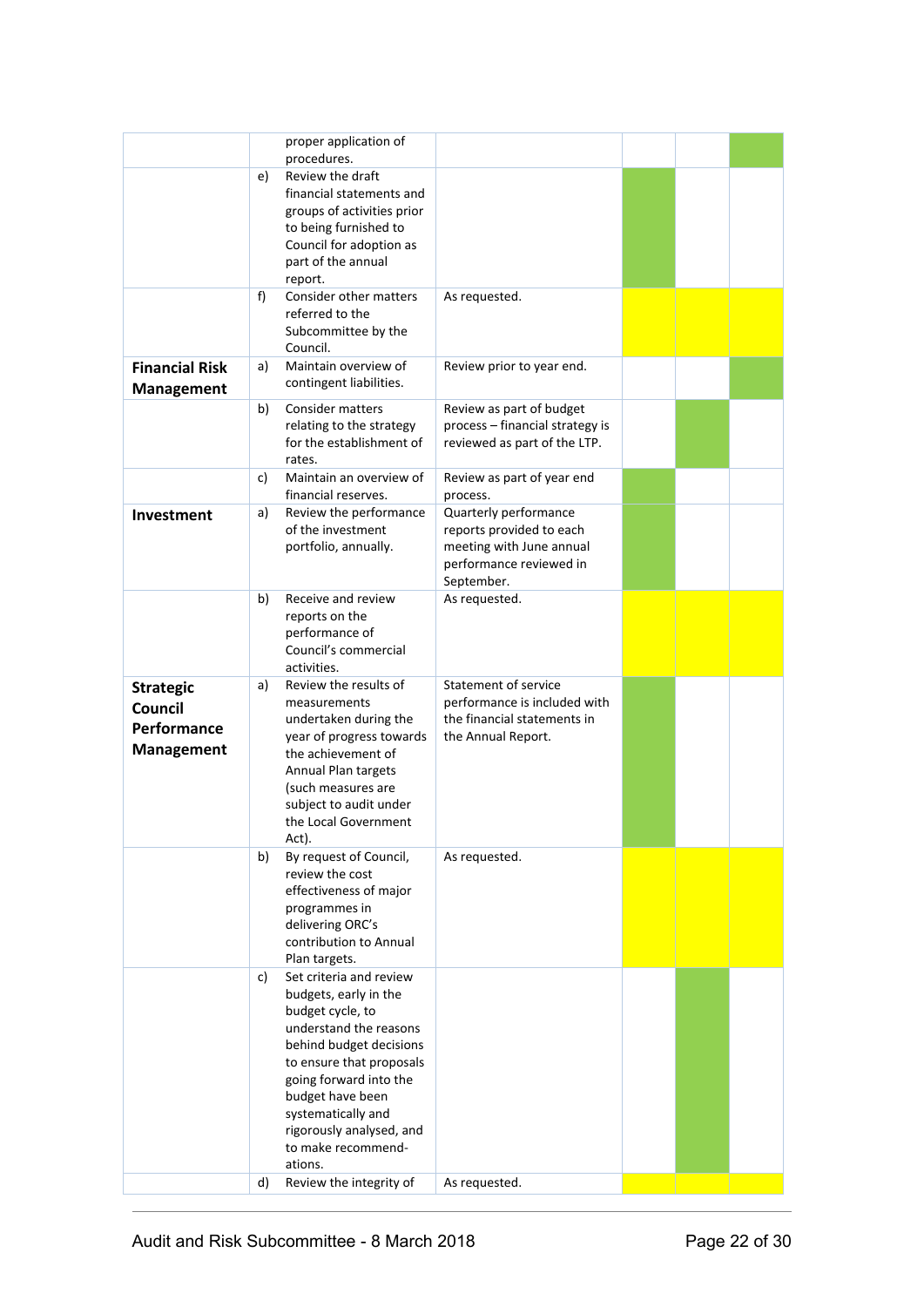| Insurance and<br><b>Disaster</b><br><b>Recovery</b> | data collection,<br>processing and<br>application.<br>Review insurance and<br>a)<br>disaster recovery<br>matters.     | Report on insurance renewal<br>prior to year end. |  |  |
|-----------------------------------------------------|-----------------------------------------------------------------------------------------------------------------------|---------------------------------------------------|--|--|
| Project<br><b>Management</b>                        | Review project<br>a)<br>management<br>procedures.                                                                     | As requested.                                     |  |  |
| <b>Health and</b><br><b>Safety</b>                  | Review the Council's<br>a)<br>adherence to its Health<br>& Safety Policy.                                             | Standing agenda item at all<br>meetings.          |  |  |
| Legal                                               | Receive annually a<br>a)<br>report of the legislation<br>the Council is required<br>to operate under and/or<br>enact. | Legislative compliance<br>summary.                |  |  |
|                                                     | Review the Council's<br>b)<br>adherence to the<br>legislation that affects<br>Council.                                | Report as legislation changes<br>occur.           |  |  |
|                                                     |                                                                                                                       |                                                   |  |  |
| Key:                                                | Meeting this item will be<br>covered in                                                                               | Item by request at any<br>meeting.                |  |  |

## **4. Recommendation**

*That this report is received, and the work programme for the Audit and Risk Subcommittee is endorsed.*

**Endorsed by:** Nick Donnelly **Director Corporate Services**

## **Attachments**

Nil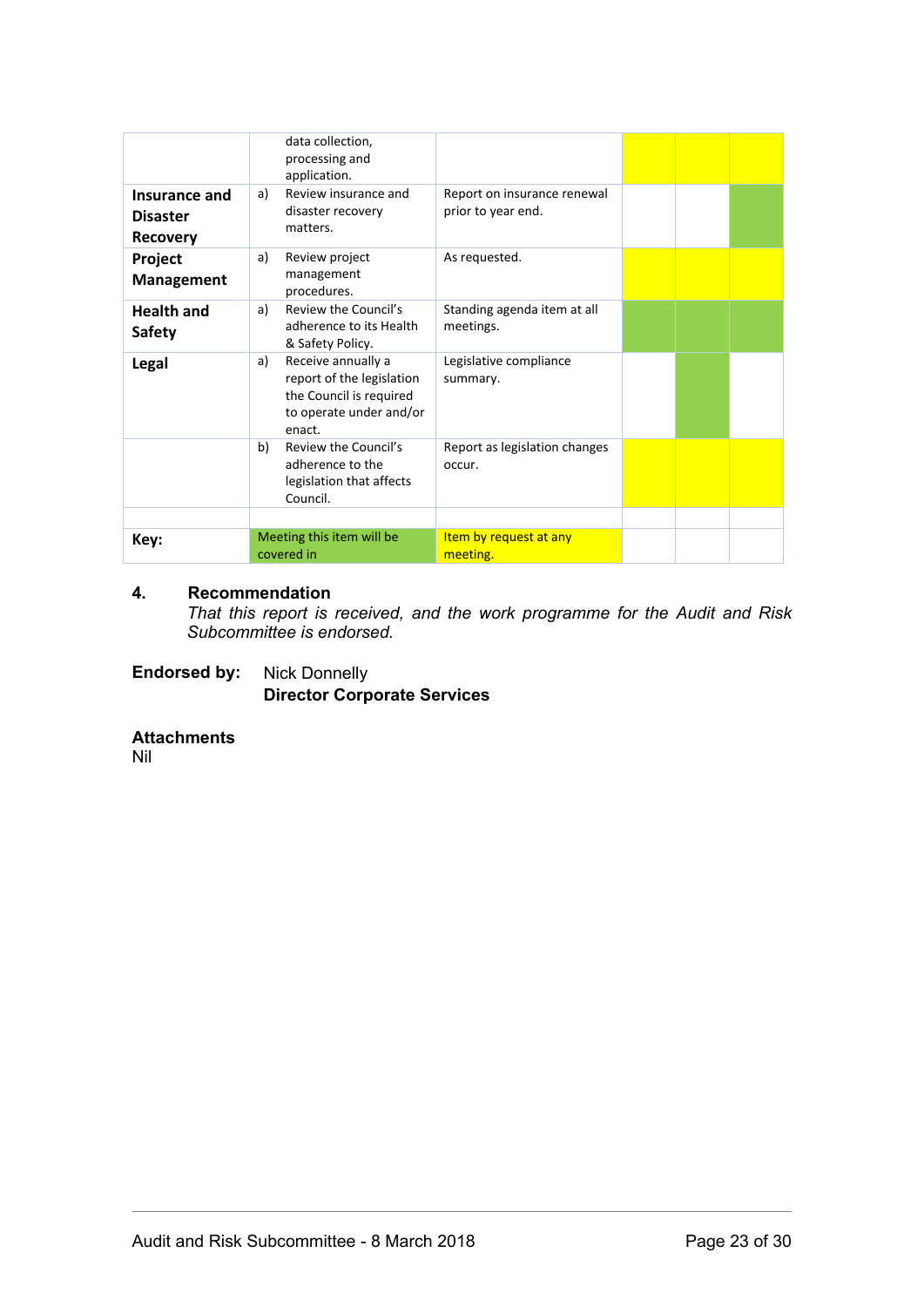## <span id="page-23-0"></span>**11.4. Treasury Report**

| <b>Prepared for:</b> | Audit and Risk Sub-Committee   |  |  |
|----------------------|--------------------------------|--|--|
| <b>Activity:</b>     | Governance Report              |  |  |
| Prepared by:         | Stuart Latham, Finance Manager |  |  |
| Date:                | 1 March 2018                   |  |  |

### **1. Précis**

Short term investments held by the Council are in the form of term deposits held with banking institutions, and managed on the Council's behalf by a separate investment arm of the BNZ under a multi-bank arrangement.

Council also has a Managed Fund portfolio, externally managed by the Bank of New Zealand.

This report provides information on the management and performance of the Council's short term deposits and the managed fund, for the six months ended 31 December 2017.

## **2. Short Term Investments**

## *2.1 General Comments*

The day-to-day working capital cash requirement of the Council, including forecasting cash movements in the short term based on forecast revenues and expenditure, is managed by finance staff.

Council's cash-flow in terms of receipts and payments fluctuates significantly during the year, particularly with significant revenue streams such as rates and dividends coming in at particular times, and large payments such as GST output tax collected on rates income, becoming payable at one time.

Funds surplus to immediate cash requirements are deposited into the term deposit portfolio. The BNZ seeks competitive quotes from participating banks for new deposits and places new funds accordingly, based on the quotes received and other factors to ensure the portfolio is maintained within agreed parameters.

BNZ provides monthly reports on the composition and performance of the term deposit portfolio.

## *2.2 Portfolio Composition*

The amount held on term deposit at 31 December 2017 was \$33,800,000 comprising 29 individual deposits – ranging from \$500,000 to \$3,000,000 each.

The following chart shows the total amount held with each institution at 31 December 2017.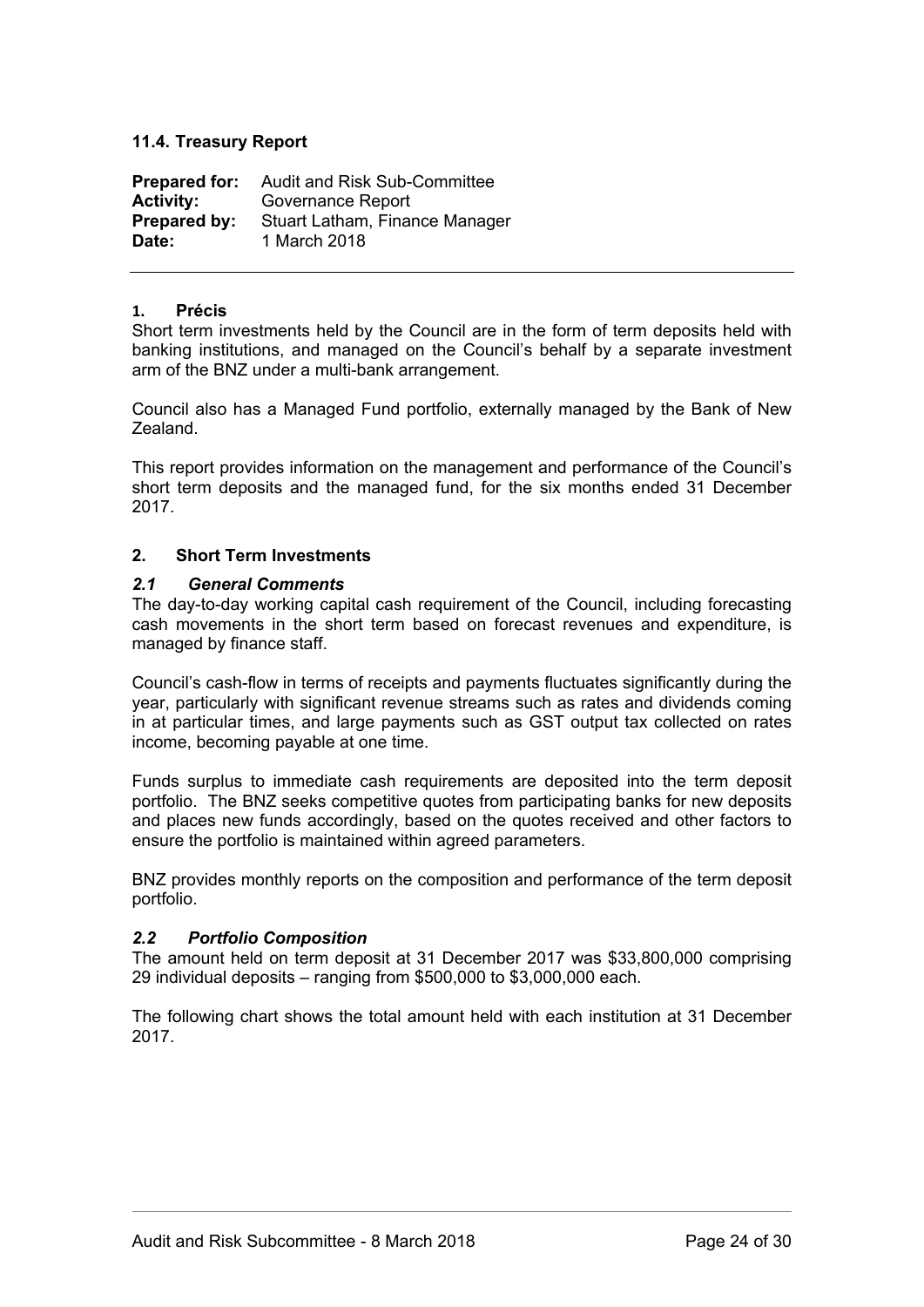

## *2.3 Term Deposits – Maturity Profile*

The maturity profile chart below shows the spread of maturity dates of the deposits.

The arrangement with the BNZ ensures that sufficient amounts mature on a monthly basis to provide funds to meet ongoing operational requirements.



## *2.4 Term Deposits and On-Call Funds*

A sufficient amount of funds is held on-demand to meet operational day-to-day requirements of the Council. The timing of term deposit transactions and significant cash transactions necessarily results in fluctuations in both the term deposit element of total funds held and the amount held on-demand.

The chart below shows the amount held at the end of each month during the six months to 31 December 2017, identifying the term deposit amount and the amount held on-demand with the BNZ.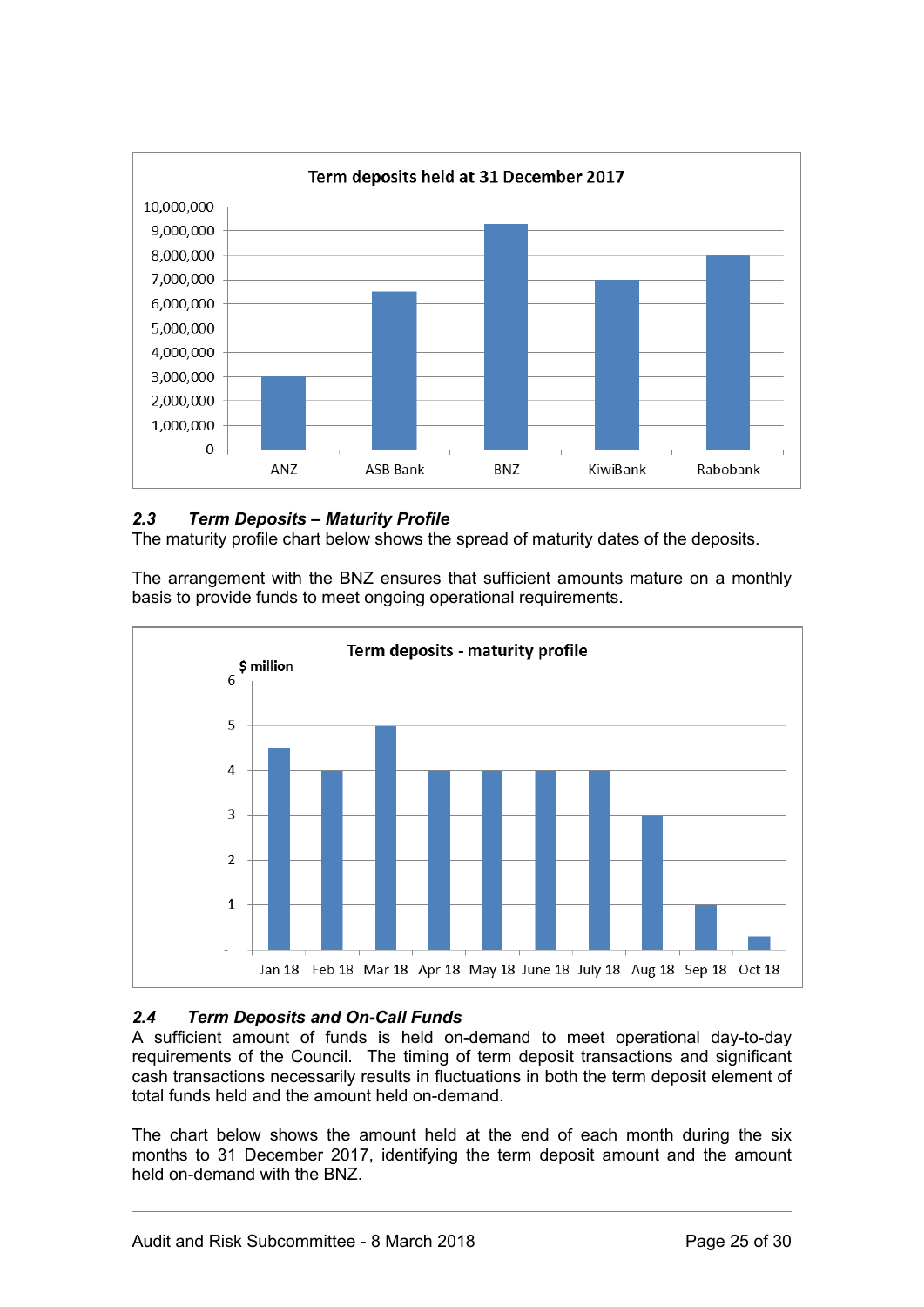The significant amount of on-demand funds held at 31 October 2017 was due to a large amount of rate receipts being received leading up to the due date of 31 October and being placed on term deposit in early November.



## **2.5 Interest Earned and Interest Rates**

Interest earned on bank balances and term deposits during the six months to 31 December 2017 amounted to \$578,913.

The following graph shows the monthly and year-to-date weighted average interest rates earned on term deposits during the year.



The graph shows that the monthly rates increased from 3.69% in July 2017 to 3.75% in October 2017 and then dropped back to 3.69% in October and then 3.67% in December 2017.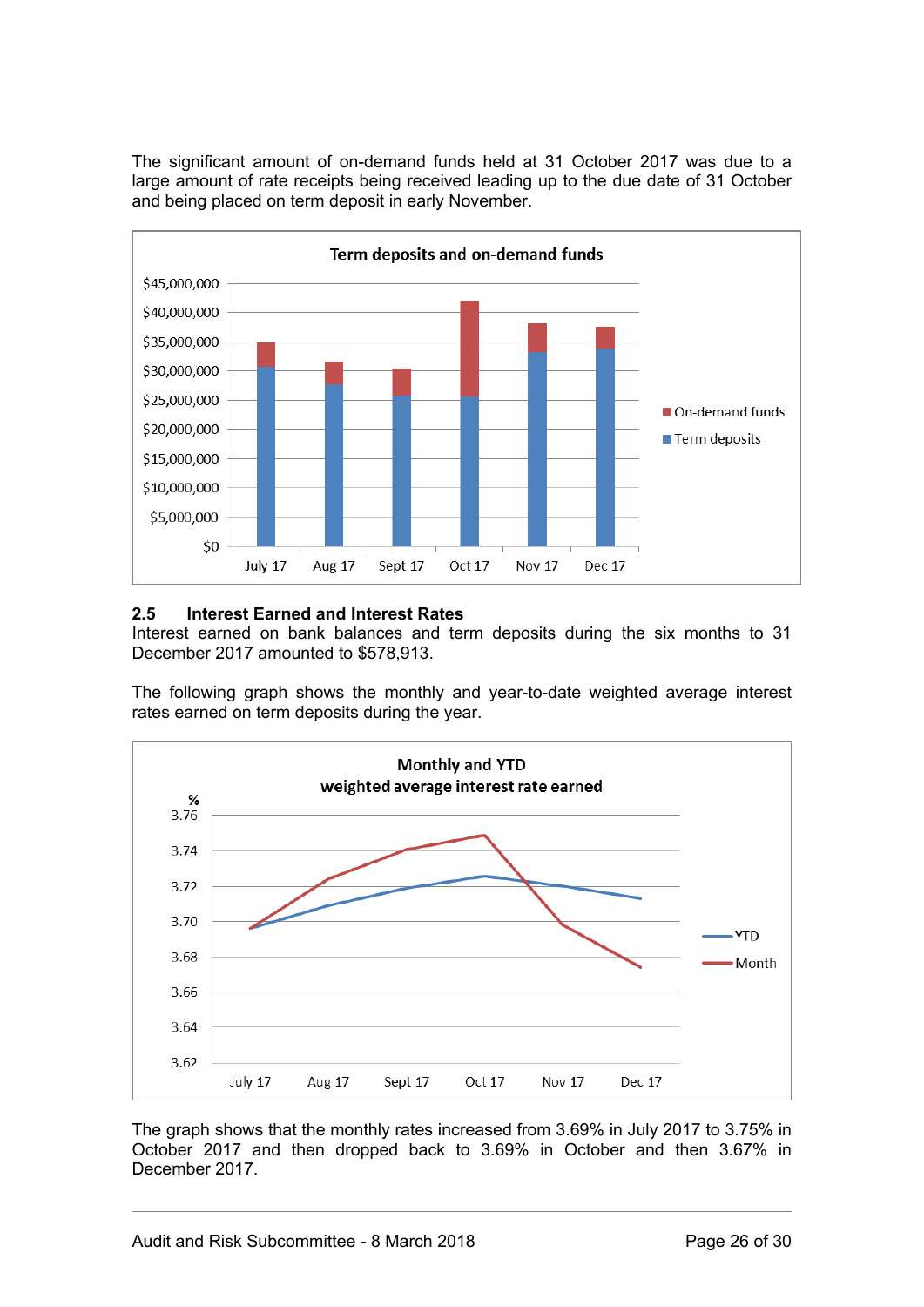The monthly fluctuations are reflected in the year-to-date line which shows the rate peaking in October 2017.

The Official Cash Rate set by the Reserve Bank began the year at 1.75% and remained at that level throughout the six-month period to 31 December 2017.

## 3. **Managed Fund Portfolio**

The Council's managed fund comprises a portfolio of financial instruments managed externally by the Bank of New Zealand. The BNZ provides quarterly reports on the performance and composition of the fund.

The following information is summarised from the BNZ portfolio reviews for the sixmonth period ended 31 December 2017.

## *3.1 Portfolio Performance*

The BNZ portfolio report refers to returns achieved net of portfolio management fees charged to the fund.

The returns for the six-month period to 31 December 2017 amounted to \$910,072 (4.58%) before tax, and \$880,348 (4.43%) after tax.

It is noted that in regular financial reporting to Council during the year, the net after tax gain is reported within the revenue sections of the report, with the portfolio management fee being included within expenditure.

### *3.2 Portfolio Summary*

The following table, extracted from the BNZ report, shows the valuation of the fund by asset class as at 31 December 2017, and the percentage of each asset class held. The table compares the percentage of each asset class held with the asset allocation percentage specified in the Statement of Investment Policies and Objectives (SIPO).

The variance columns show the actual variances from the SIPO allocation – in terms of the percentage and the effect on the valuation.

| <b>Managed Fund - Portfolio Summary</b><br>For the six months ended 31 December 2017 |                   |        |                   |        |                       |      |  |
|--------------------------------------------------------------------------------------|-------------------|--------|-------------------|--------|-----------------------|------|--|
|                                                                                      | Actual            |        | <b>SIPO</b>       |        | <b>Variance</b>       |      |  |
|                                                                                      | <b>Allocation</b> |        | <b>Allocation</b> |        | over / (under)        |      |  |
| Asset class                                                                          | Amount \$         | ℅      | Amount \$         | %      | Amount \$             | ℅    |  |
| NZ cash                                                                              | 1,918,802         | 9.25   | 1,036,888         | 5.00   | 881,914               | 4.25 |  |
| <b>International Cash</b>                                                            | 36,212            | 0.18   |                   | 0.00   | 36,212                | 0.18 |  |
| NZ Fixed Interest                                                                    | 7,328,622         | 35.34  | 8,295,107         | 40.00  | $(966, 485)$ $(4.66)$ |      |  |
| Internatioal Fixed Interest                                                          | 1,010,764         | 4.87   | 1,036,889         | 5.00   | $(26, 125)$ $(0.13)$  |      |  |
| NZ Property                                                                          | 1,092,096         | 5.27   | 1,036,888         | 5.00   | 55,208                | 0.27 |  |
| NZ Equities                                                                          | 2,903,522         | 14.00  | 3,110,666         | 15.00  | $(207, 144)$ $(1.00)$ |      |  |
| Australian Equities                                                                  | 3,198,321         | 15.42  | 3,110,666         | 15.00  | 87,655                | 0.42 |  |
| International Equities                                                               | 3,249,431         | 15.67  | 3,110,666         | 15.00  | 138,765               | 0.67 |  |
|                                                                                      | 20,737,770        | 100.00 | 20,737,770        | 100.00 |                       |      |  |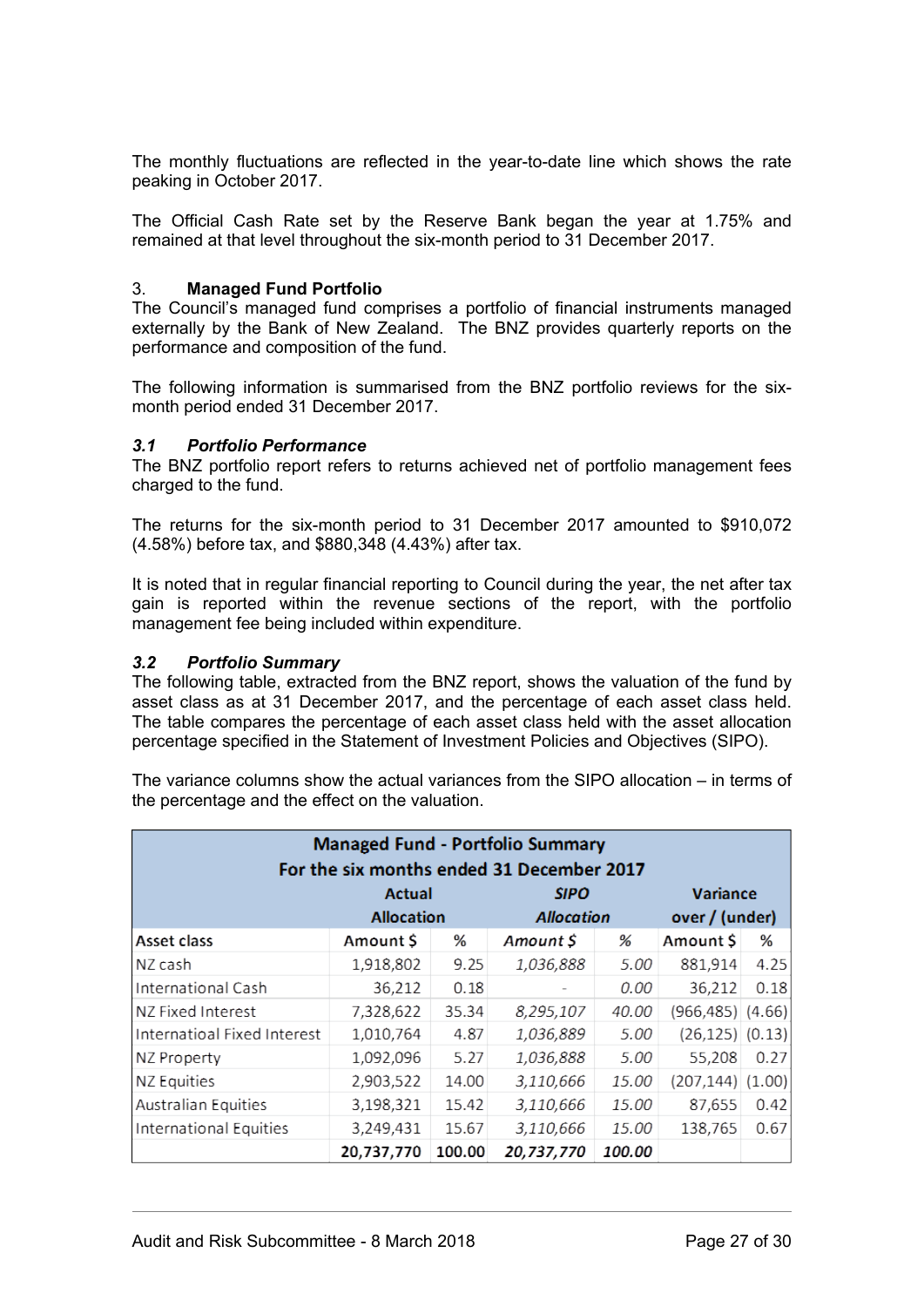The following chart graphically represents the actual asset allocation within the managed fund compared with the allocation set out in the SIPO.



#### **4. Recommendation**

*That the report be received.*

**Endorsed by:** Nick Donnelly **Director Corporate Services**

#### **Attachments**

Nil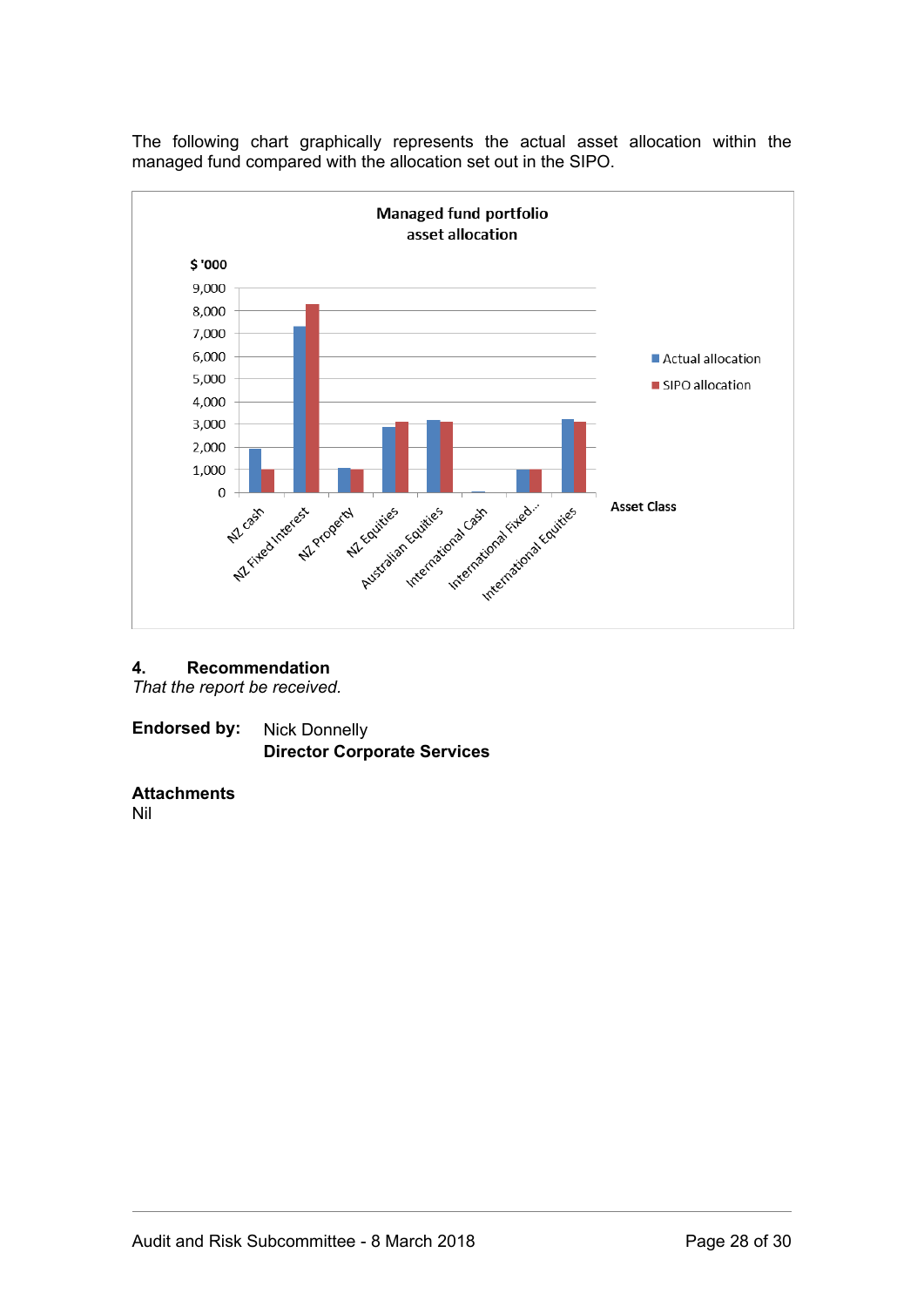# <span id="page-28-0"></span>**12. NOTICES OF MOTION**

# <span id="page-28-1"></span>**13. RESOLUTION TO EXCLUDE THE PUBLIC**

*That the public be excluded from the following parts of the proceedings of this meeting, namely:* 

*Item 13.1 – Managed Fund Report (December 2017) Item 13.2 - Bancorp Managed Fund Performance Review*

The general subject of each matter to be considered while the public is excluded, the reason for passing this resolution in relation to each matter, and the specific grounds under [section 48\(1\)](http://www.legislation.govt.nz/act/public/1987/0174/latest/link.aspx?id=DLM123095#DLM123095) of the Local Government Official Information and Meetings Act 1987 for the passing of this resolution are as follows:

| <b>General</b><br>subject of<br>each matter to<br>be considered | <b>Reason for passing this</b><br>resolution in relation to each<br>matter                                                                                                                                                                                                                                                                                                                                                                                                                          | Ground(s) under section<br>48(1) for the passing of<br>this resolution |
|-----------------------------------------------------------------|-----------------------------------------------------------------------------------------------------------------------------------------------------------------------------------------------------------------------------------------------------------------------------------------------------------------------------------------------------------------------------------------------------------------------------------------------------------------------------------------------------|------------------------------------------------------------------------|
| 13.1 Managed<br><b>Fund Report</b>                              | Section $7(2)$ (h)<br>Enable any local authority holding                                                                                                                                                                                                                                                                                                                                                                                                                                            | Section $48(1)(a)$ ;<br>Section $7(2)$ (h)                             |
| (December<br>2017)                                              | the information to carry out, without<br>prejudice or disadvantage,<br>commercial activities;                                                                                                                                                                                                                                                                                                                                                                                                       | Section 48(1)(a);<br>Section 7 (2) (c) (ii);<br>Section $7(2)$ (h)     |
| 13.2 Bancorp<br>Managed Fund<br>Performance<br>Review           | Section $7(2)(c)(ii)$<br>Protect information which is subject<br>to an obligation of confidence or<br>which any person has been or could<br>be compelled to provide under the<br>authority of any enactment, where<br>the making available of the<br>information -<br>(ii) would be likely otherwise to<br>damage the public interest.<br>Section $7(2)$ (h)<br>Enable any local authority holding<br>the information to carry out, without<br>prejudice or disadvantage,<br>commercial activities; |                                                                        |

This resolution is made in reliance on section  $48(1)(a)$  of the Local Government Official Information and Meetings Act 1987 and the particular interest or interests protected by [section 6](http://www.legislation.govt.nz/act/public/1987/0174/latest/link.aspx?id=DLM122286#DLM122286) or [section 7](http://www.legislation.govt.nz/act/public/1987/0174/latest/link.aspx?id=DLM122287#DLM122287) of that Act or [section 6](http://www.legislation.govt.nz/act/public/1987/0174/latest/link.aspx?id=DLM65366#DLM65366) or [section 7](http://www.legislation.govt.nz/act/public/1987/0174/latest/link.aspx?id=DLM65368#DLM65368) or [section 9](http://www.legislation.govt.nz/act/public/1987/0174/latest/link.aspx?id=DLM65371#DLM65371) of the Official Information Act 1982, as the case may require, which would be prejudiced by the holding of the whole or the relevant part of the proceedings of the meeting in public are as follows: